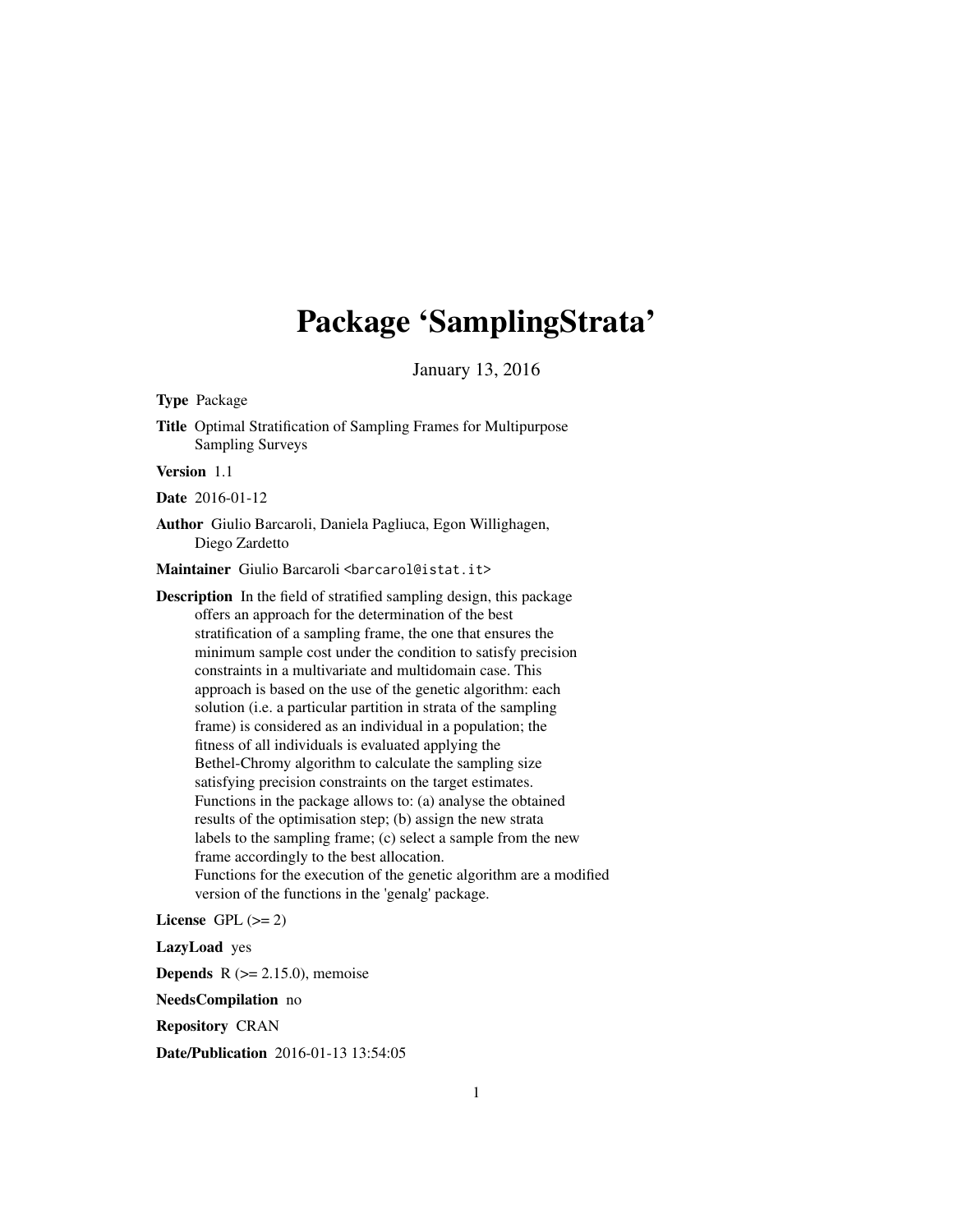## <span id="page-1-0"></span>R topics documented:

| Index | 26 |
|-------|----|
|       |    |
|       |    |
|       |    |
|       |    |
|       |    |
|       |    |
|       |    |
|       |    |
|       |    |
|       |    |
|       |    |
|       |    |
|       | -6 |
|       | 5  |
|       | 5  |
|       |    |
|       |    |

bethel *Multivariate optimal allocation*

#### Description

Multivariate optimal allocation for different domains of interest in stratified sample design

#### Usage

```
bethel (
          stratif,
          errors,
          minnumstrat=2,
          maxiter=200,
          maxiter1=25,
          printa=FALSE,
  realAllocation=FALSE,
          epsilon=1e-11
          )
```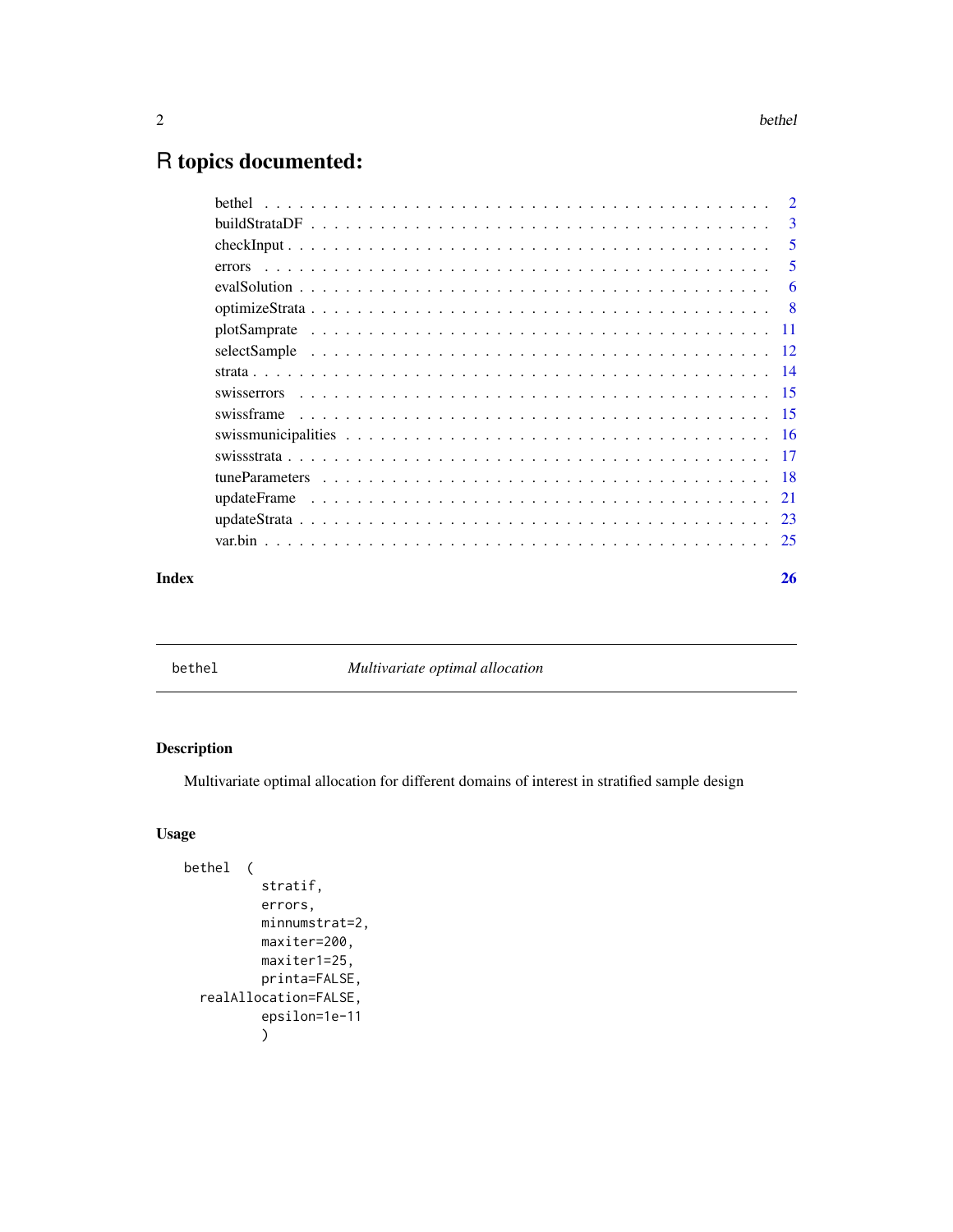#### <span id="page-2-0"></span>buildStrataDF 3

#### Arguments

| errors      | Data frame of coefficients of variation for each domain                                                                                                                                                                                                                                                         |
|-------------|-----------------------------------------------------------------------------------------------------------------------------------------------------------------------------------------------------------------------------------------------------------------------------------------------------------------|
| stratif     | Data frame of survey strata                                                                                                                                                                                                                                                                                     |
| minnumstrat | Minimum number of units per strata (default=2)                                                                                                                                                                                                                                                                  |
| maxiter     | Maximum number of iterations of the algorithm (default=200)                                                                                                                                                                                                                                                     |
| maxiter1    | Maximum number of iterations (default=25) of the general procedure. This kind<br>of iteration may be required by the fact that when in a stratum the number of<br>allocated units is greater or equal to its population, that stratum is set as "census"<br>stratum", and the whole procedure is re-initialised |
| printa      | If TRUE then two attributes are added to the resulting vector. The first ('confr')<br>is a comparison between results obtained with 3 different allocation methods:<br>Bethel, proportional and equal. The second ('outcy') is a table reporting planned<br>and actual CV, together with a sensitivity analysis |
|             | real Allocation If FALSE, the allocation is based on INTEGER values; if TRUE, the allocation<br>is based on REAL values                                                                                                                                                                                         |
| epsilon     | Epsilon (default=1e-11)): this value is used to compare the difference in results<br>from one iteration to the other; if it it is lower than "epsilon", then the procedure<br>stops                                                                                                                             |

#### Value

A vector containing the computed optimal allocation

#### Author(s)

Daniela Pagliuca with contributions from Teresa Buglielli and Giulio Barcaroli

```
library(SamplingStrata)
data(strata)
data(errors)
n <- bethel(strata, errors, printa=TRUE)
sum(n)
```

| buildStrataDF | Builds the "strata" dataframe containing information on target vari-       |
|---------------|----------------------------------------------------------------------------|
|               | ables Y's distributions in the different strata, starting from sample data |
|               | or from a frame                                                            |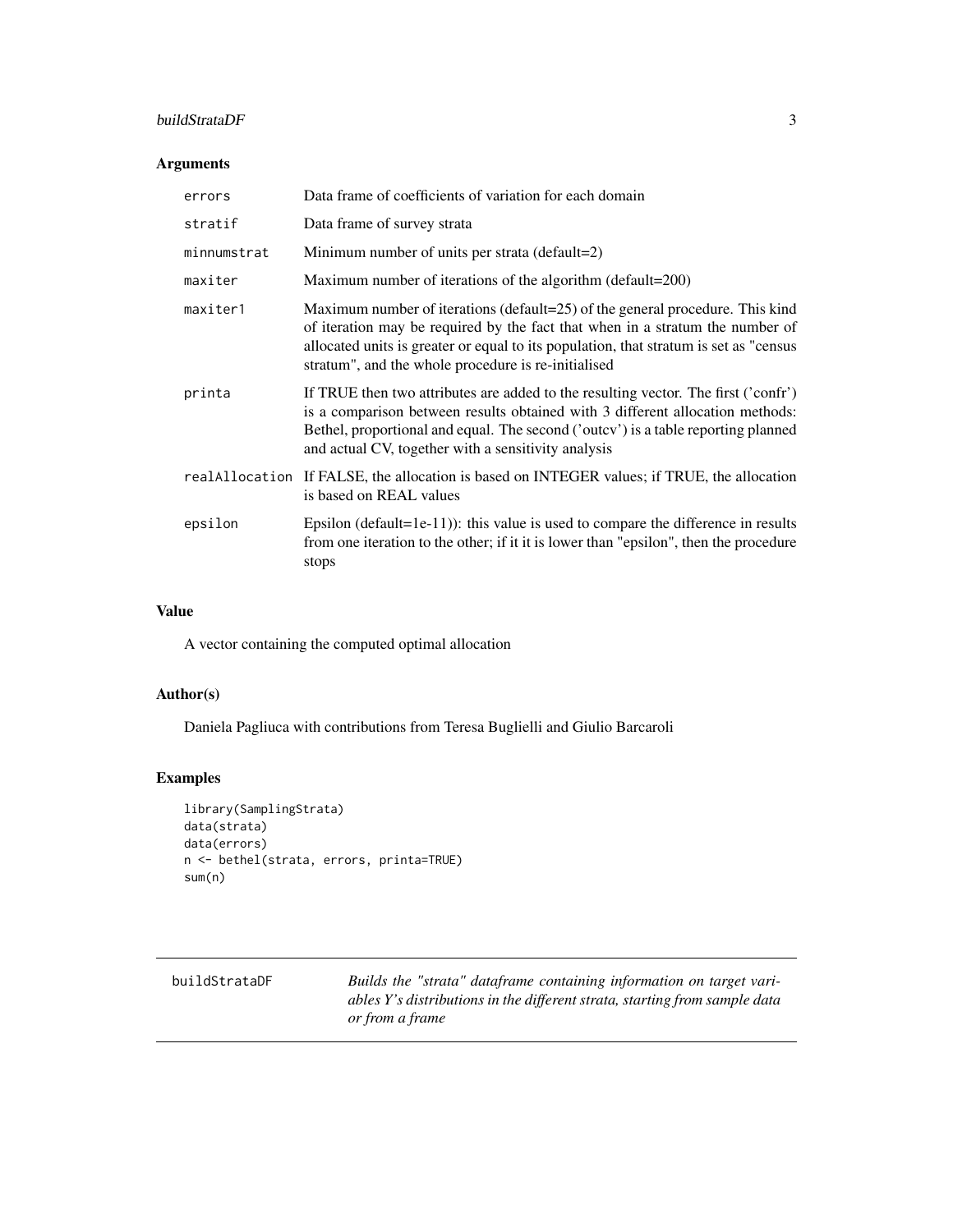#### Description

This function allows to build the information regarding strata in the population required as an input by the algorithm of Bethel for the optimal allocation. In order to estimate means and standard deviations for target variables Y's, we need data coming from: (1) a previous round of the survey whose sample we want to plan; (2) sample data from a survey with variables that are proxy to the ones we are interested to;  $(3)$  a frame containing values of Y's variables (or proxy variables) for all the population. In all cases, each unit in the dataset must contain auxiliary information (X's variables) and also target variables Y's (or proxy variables) values: under these conditions it is possible to build the dataframe "strata", containing information on the distribution of Y's in the different strata (namely, means and standard deviations), together with information on strata (total population, if it is to be censused or not, the cost per single interview). If the information is contained in a sample dataset, a variable named WEIGHT is expected to be present. In case of a frame, no such variable is given, and the function will define a WEIGHT variable for each unit, whose value is always '1'. Missing values for each Y variable will not be taken into account in the computation of means and standard deviations (in any case, NA's can be present in the dataset). The dataframe "strata" is written to an external file (tab delimited, extension "txt"), and will be used as an input by optimizeStrata.

#### Usage

```
buildStrataDF(dataset)
```
#### Arguments

dataset This is the name of the dataframe containing the sampling data, or frame data. It is strictly required that auxiliary information is organised in variables named as  $X1, X2, \ldots, Xm$  (there should be at least one of them) and the target variables are denoted by Y1, Y2, ... , Yn. In addition, in case of sample data, a variable named 'WEIGHT' must be present in the dataframe, containing the weigths associated to each sampling unit

#### Value

A dataframe containing strata

#### Author(s)

Giulio Barcaroli

```
data(swissframe)
strata <- buildStrataDF(swissframe)
head(strata)
```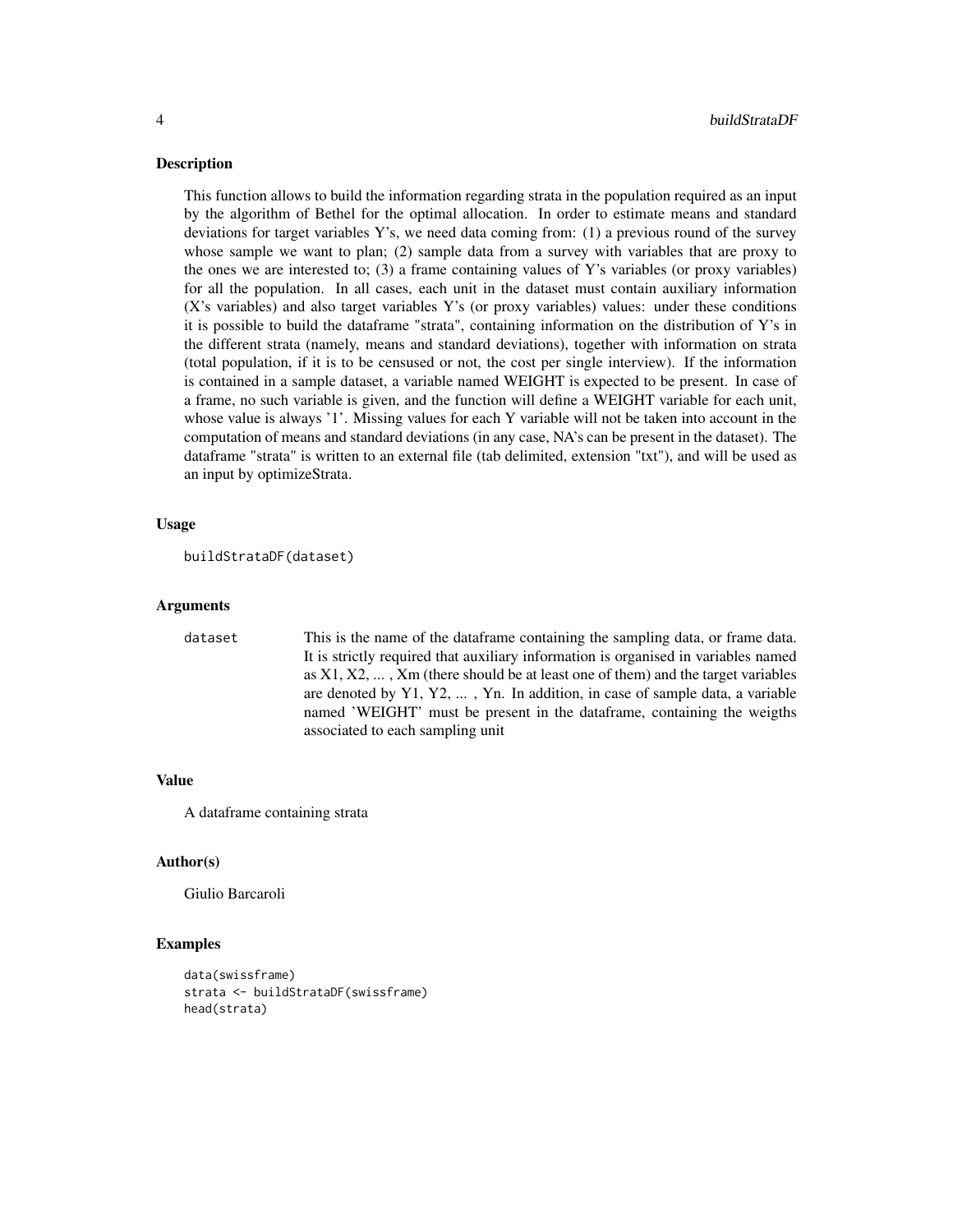<span id="page-4-0"></span>checkInput *Checks the inputs to the package: dataframes "errors", "strata" and "sampling frame"*

#### Description

This functions checks the internal structure of the different input dataframes ("errors", "strata" and "sampling frame"), and also the correctness of the relationships among them.

#### Usage

checkInput(errors=NULL, strata=NULL, sampframe=NULL)

#### Arguments

| errors    | Dataframe containing the precision levels expressed in terms of maximum ac-<br>ceptable coefficients of variation that estimates of target variables Y's of the |
|-----------|-----------------------------------------------------------------------------------------------------------------------------------------------------------------|
|           | survey must comply.                                                                                                                                             |
| strata    | Dataframe containing the information related to strata.                                                                                                         |
| sampframe | Dataframe containing the information related to all the units belonging to the<br>population of interest.                                                       |

#### Author(s)

Giulio Barcaroli

#### Examples

```
library(SamplingStrata)
data(swisserrors)
data(swissstrata)
data(swissframe)
checkInput(swisserrors,swissstrata,swissframe)
checkInput(strata=swissstrata,sampframe=swissframe)
checkInput(strata=swissstrata)
```
errors *Precision constraints (maximum CVs) as input for Bethel allocation*

#### Description

Dataframe containing precision levels (expressed in terms of acceptable CV's)

#### Usage

data(errors)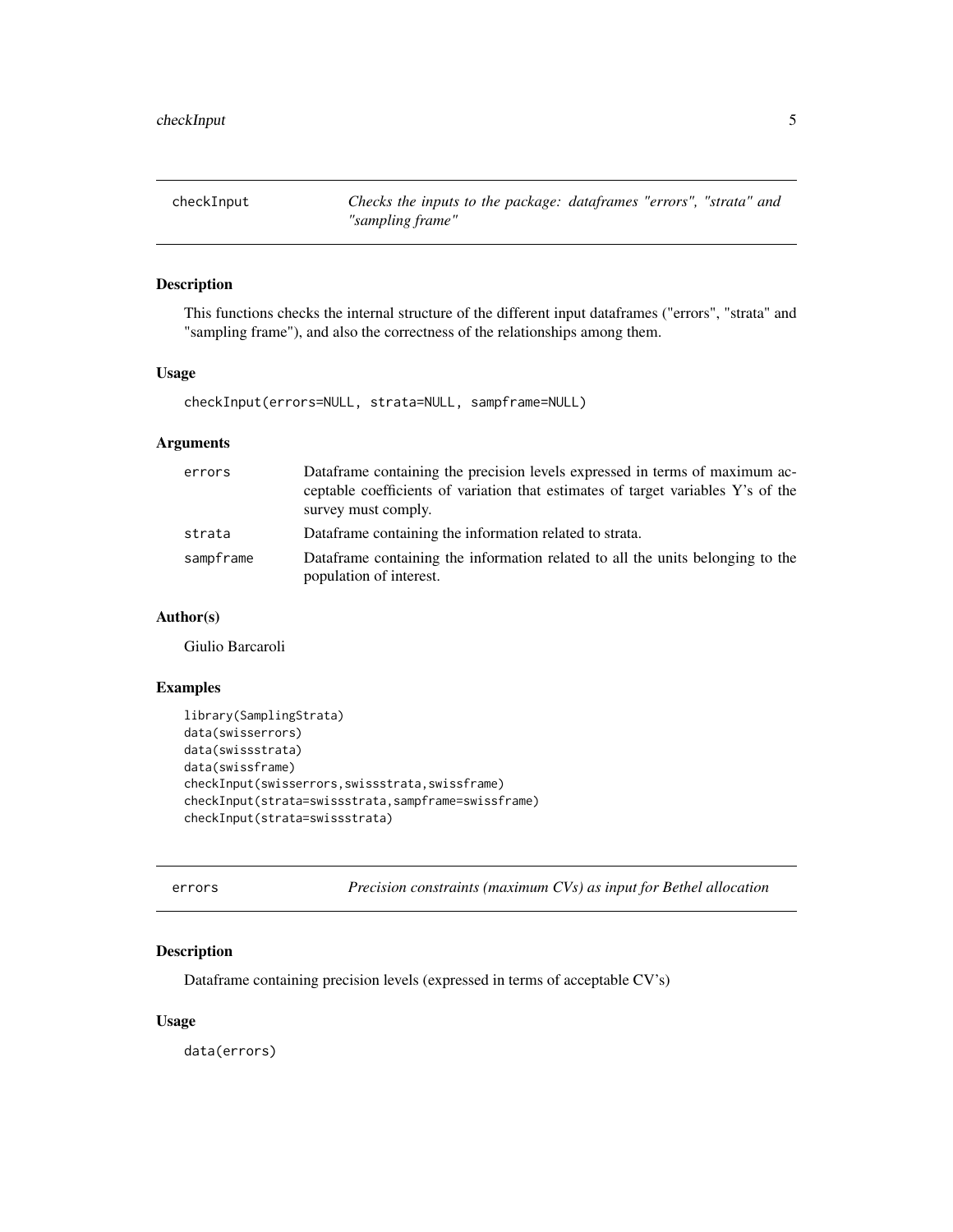#### Format

The constraint data frame (errors) contains a row per each domain value with the following variables:

DOM Type of domain code (factor)

CV1 Planned coefficient of variation for first variable Y1 (numeric)

CVj Planned coefficient of variation for j-th variable Yj (numeric)

CVn Planned coefficient of variation for last variable Yn (numeric)

domainvalue Value of the domain to which the constraints refer (numeric)

#### Details

Note: the names of the variables must be the ones indicated above

#### Examples

## data(errors) ## errors

| evalSolution | Allows to evaluate the solution produced by the function 'optimizeS-   |
|--------------|------------------------------------------------------------------------|
|              | trata' by selecting a number of samples from the frame with the op-    |
|              | timal stratification, and calculating average CV's on the target vari- |
|              | ables Y's together with differences between estimates and the values   |
|              | of the parameters in the population.                                   |

#### Description

The user can indicate the number of samples that must be selected by the frame to which the optimal stratification has been applied. The allocation is the one reported in the dataframe 'outstrata'. First, the true values of the parameters are calculated from the frame. Then, for each sample the sampling estimates are calculated, together with the differences between them and the true values of the parameters. At the end, an estimate of the CV is produced for each target variable, in order to compare them with the precision constraints set at the beginning of the optimization process. If the flag 'writeFiles' is set to TRUE, boxplots of distribution of the CV's in the different domains are produced for each Y variable ('cv.pdf'), together with boxplot of the distributions of differences between estimates and values of the parameters in the population ('differences.pdf').

#### Usage

```
evalSolution(frame,
outstrata,
nsampl=100,
writeFiles=FALSE)
```
<span id="page-5-0"></span>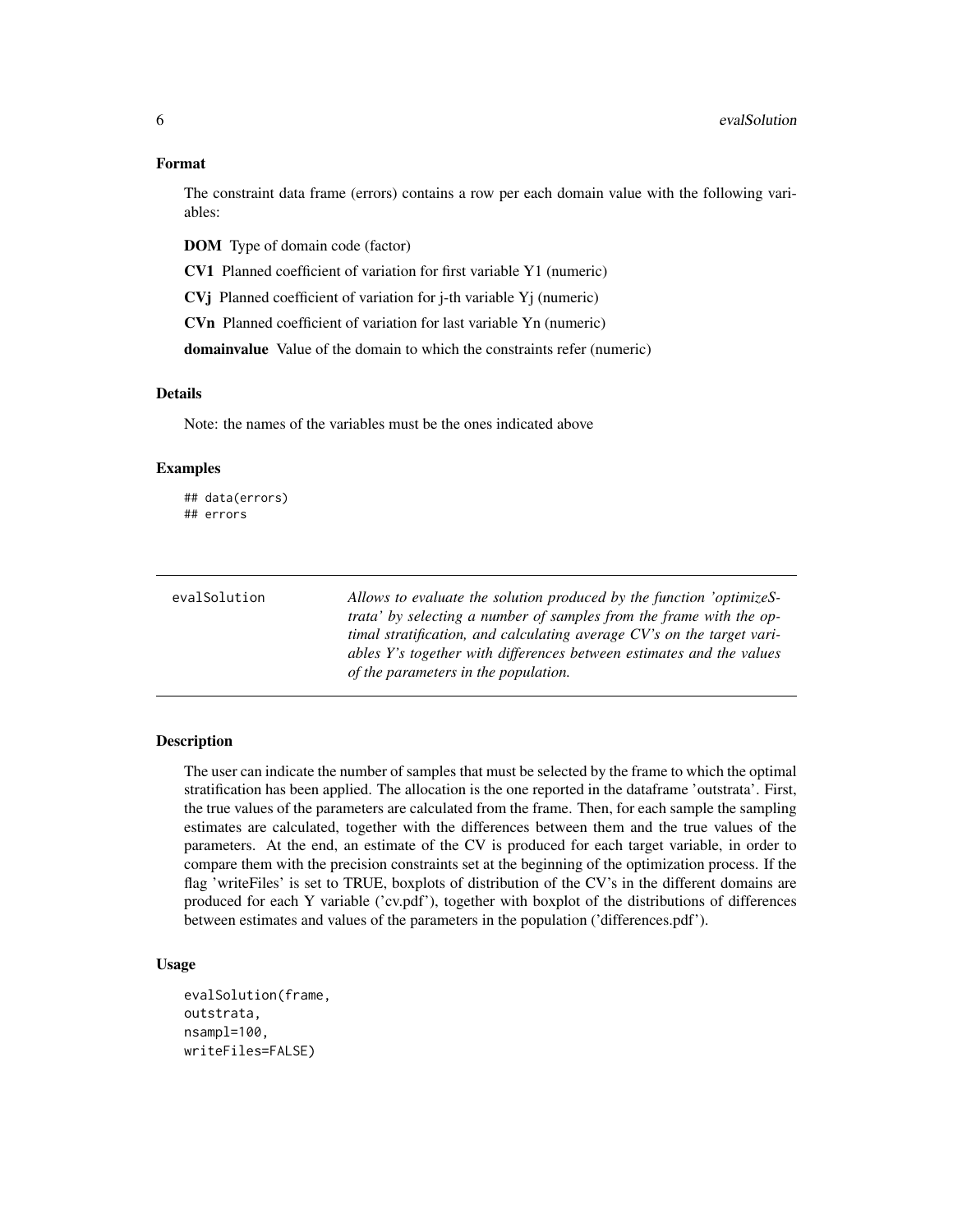#### evalSolution 7 and 2008 and 2008 and 2008 and 2008 and 2008 and 2008 and 2008 and 2008 and 2008 and 2008 and 2008 and 2008 and 2008 and 2008 and 2008 and 2008 and 2008 and 2008 and 2008 and 2008 and 2008 and 2008 and 2008

#### **Arguments**

| frame      | The frame to which the optimal stratification has been applied ('framenew') |
|------------|-----------------------------------------------------------------------------|
| outstrata  | The new (aggregated) strata generated by the function 'optimizeStrata'      |
| nsampl     | The number of sample to be drawn from the frame                             |
| writeFiles | A flag to write in the work directory the outputs of the function           |

#### Value

A list containing (1) the vector of the solution and (2) the optimal aggregated strata

## Author(s)

Giulio Barcaroli

```
## Not run:
library(SamplingStrata)
data(swisserrors)
data(swissstrata)
solution <- optimizeStrata (
errors = swisserrors,
strata = swissstrata,
cens = NULL,
strcens = FALSE,
alldomains = TRUE,
dom = dominio,
initialStrata = nrow(swissstrata)/3,
addStrataFactor = 0.01,
minnumstr = 2,
iter = 50,
pops = 20,
mut{\_}chance = 0.05,
elitism_rate = 0.2,
highvalue = 100000000,
suggestions = NULL,
realAllocation = TRUE,
writeFiles = FALSE)
# update sampling strata with new strata labels
#swissstrata <- swissstrata[swissstrata$DOM1 == dominio,]
newstrata <- updateStrata(swissstrata, solution, writeFiles = TRUE)
# update sampling frame with new strata labels
data(swissframe)
framenew <- updateFrame(frame=swissframe,newstrata=newstrata,writeFile=TRUE)
samp <- selectSample(framenew, solution$aggr_strata,writeFiles=TRUE)
# evaluate the current solution
results <- evalSolution(framenew, solution$aggr_strata, 100, writeFiles = TRUE)
boxplot(val \sim cv, data = results%coeff\_var,col = "orange",
        main = "Distribution of CV's in the domains",
        xlab = "Variables Y",
```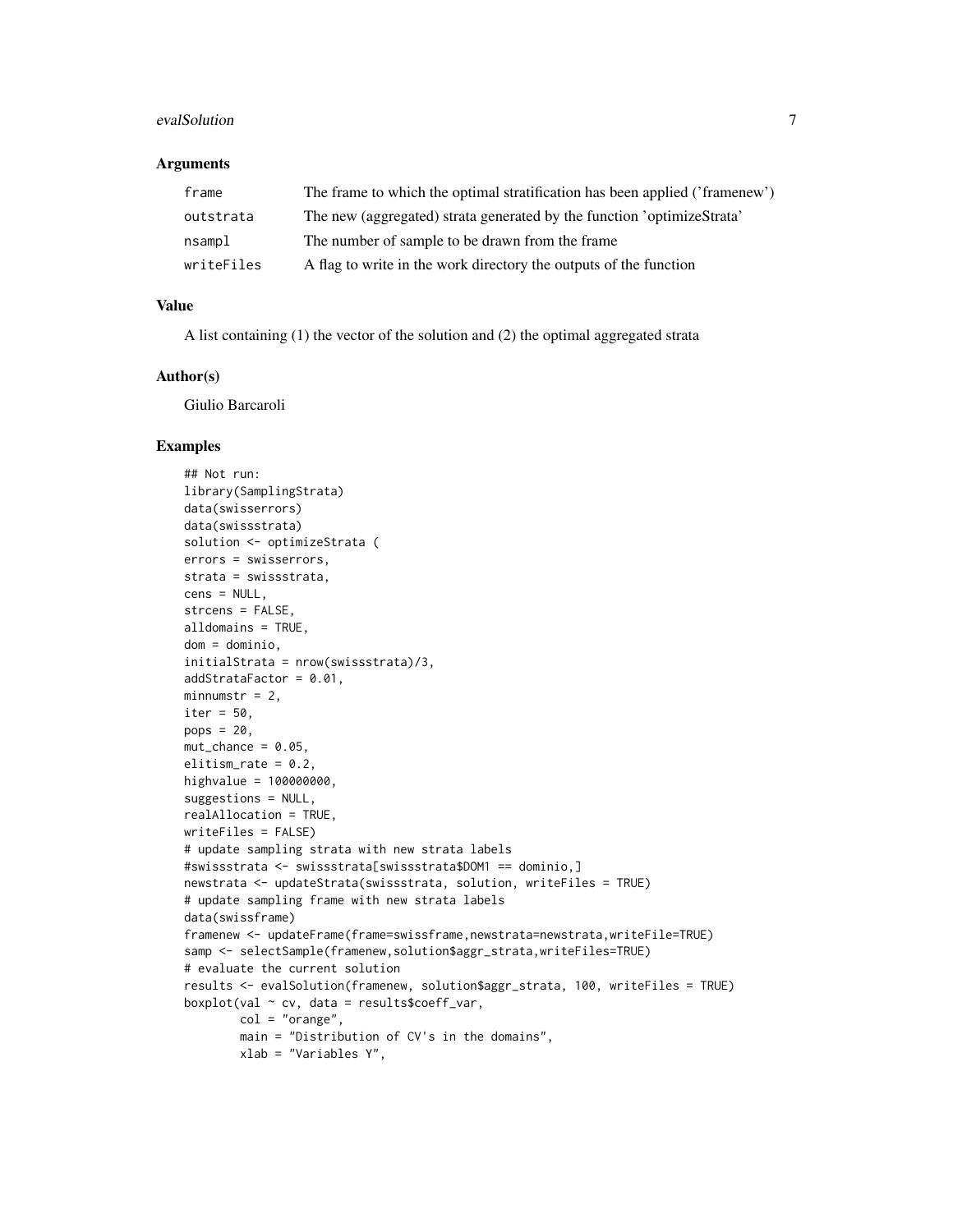```
ylab = "Value of CV")
diff <- read.csv("differences.csv")
numY <- sum(grepl("diff", colnames(diff)))
k <- ceiling(numY/4)
for (j in 1:k) {
   split.screen(c(2, 2))
    for (i in 1:4) {
        if (i + 4 * (j - 1) \leq numY) {
            stmt \leq paste("screen(", i, ")", sep = "")
            eval(parse(text = stmt))
     stmt <- paste("boxplot(diff",i,"~dom,
                    data=diff,ylab='Differences',
                    xlab='Domain',col = 'orange')",sep="")
eval(parse(text = stmt))
           stmt <- paste("mtext(expression(Y", i , "), side=3, adj=0, cex=1.0, line=1)",
                  sep = "")eval(parse(text = stmt))
        }
    }
}
## End(Not run)
```

```
optimizeStrata Best stratification of a sampling frame for multipurpose surveys
```
#### Description

This function runs a set of other functions to optimise the stratification of a sampling frame

#### Usage

```
optimizeStrata(
errors ,
strata ,
cens = NULL,
strcens = FALSE,
alldomains = TRUE,
dom = NULL,initialStrata = nrow(strata),
addStrataFactor = 0.01,
minnumstr = 2,
iter = 20,
pops = 20.
mut{\_}chance = 0.05,elitism_rate = 0.2,
highvalue = 1e+08,
suggestions = NULL,
realAllocation = FALSE,
```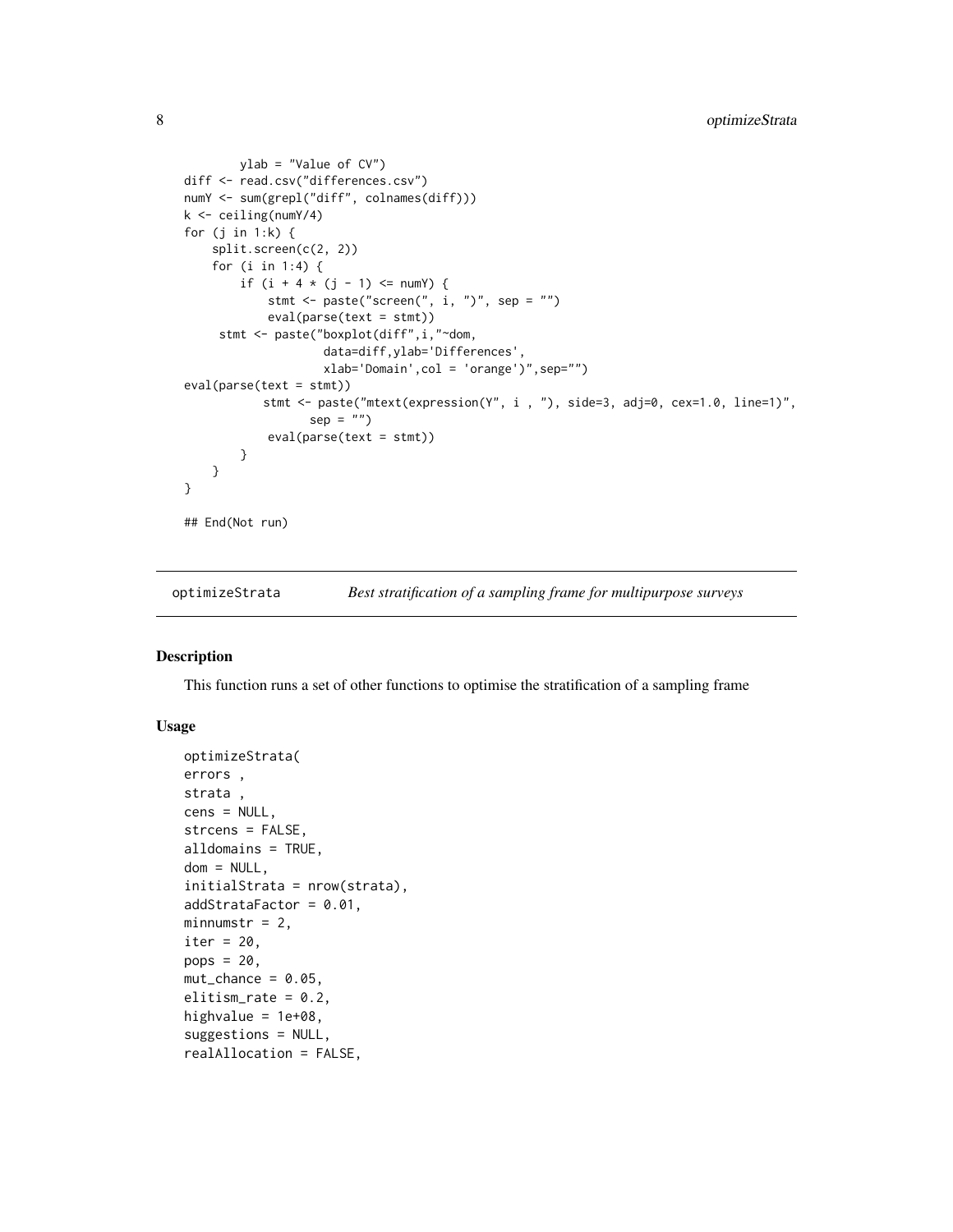```
writeFiles = FALSE,
showPlot = TRUE
\mathcal{L}
```
### Arguments

| errors                           | This is the (mandatory) dataframe containing the precision levels expressed in<br>terms of Coefficients of Variation that estimates on target variables Y's of the<br>survey must comply                                                                                                                                                                                         |
|----------------------------------|----------------------------------------------------------------------------------------------------------------------------------------------------------------------------------------------------------------------------------------------------------------------------------------------------------------------------------------------------------------------------------|
| strata                           | This is the (mandatory) dataframe containing the information related to "atomic"<br>strata, i.e. the strata obtained by the Cartesian product of all auxiliary variables<br>X's. Information concerns the identifiability of strata (values of X's) and vari-<br>ability of Y's (for each Y, mean and standard error in strata)                                                  |
| cens                             | This the (optional) dataframe containing the takeall strata, those strata whose<br>units must be selected in whatever sample. It has same structure than "strata"<br>dataframe                                                                                                                                                                                                   |
| strcens                          | Flag (TRUE/FALSE) to indicate if takeall strata do exist or not. Default is<br><b>FALSE</b>                                                                                                                                                                                                                                                                                      |
| alldomains                       | Flag (TRUE/FALSE) to indicate if the optimization must be carried out on all<br>domains (default is TRUE). If it is set to FALSE, then a value must be given to<br>parameter 'dom'                                                                                                                                                                                               |
| dom                              | Indicates the domain on which the optimization must be carried. It is an inte-<br>ger value that has to be internal to the interval $(1 \le$ > number of domains). If<br>'alldomains' is set to TRUE, it is ignored                                                                                                                                                              |
| initialStrata<br>addStrataFactor | This is the initial limit on the number of strata for each solution. Default is 3000                                                                                                                                                                                                                                                                                             |
|                                  | This parameter indicates the probability that at each mutation the number of<br>strata may increase with respect to the current value. Default is 0.01 (1)                                                                                                                                                                                                                       |
| minnumstr                        | Indicates the minimum number of units that must be allocated in each stratum.<br>Default is 2                                                                                                                                                                                                                                                                                    |
| iter                             | Indicated the maximum number of iterations (= generations) of the genetic al-<br>gorithm. Default is 20                                                                                                                                                                                                                                                                          |
| pops                             | The dimension of each generations in terms of individuals. Default is 50                                                                                                                                                                                                                                                                                                         |
| mut_chance                       | Mutation chance: for each new individual, the probability to change each single<br>chromosome, i.e. one bit of the solution vector. High values of this parameter<br>allow a deeper exploration of the solution space, but a slower convergence, while<br>low values permit a faster convergence, but the final solution can be distant from<br>the optimal one. Default is 0.05 |
| elitism_rate                     | This parameter indicates the rate of better solutions that must be preserved from<br>one generation to another. Default is 0.2 (20                                                                                                                                                                                                                                               |
| highvalue                        | Parameter for genetic algorithm. Not to be changed                                                                                                                                                                                                                                                                                                                               |
| suggestions                      | Optional parameter for genetic algorithm that indicates one possible solution<br>(maybe from previous runs) that will be introduced in the initial population.<br>Default is NULL.                                                                                                                                                                                               |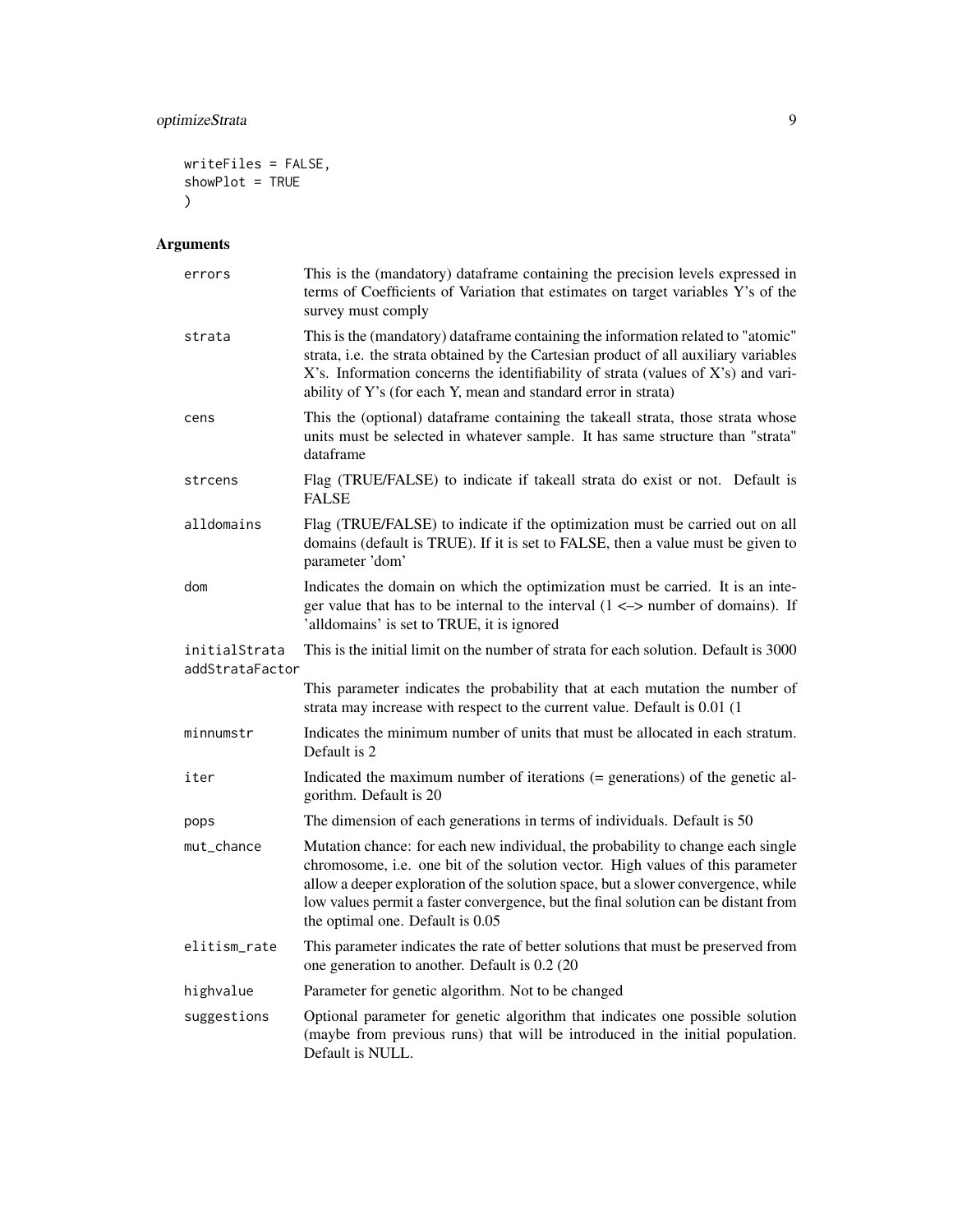|            | real Allocation If FALSE, the allocation is based on INTEGER values; if TRUE, the allocation<br>is based on REAL values                          |
|------------|--------------------------------------------------------------------------------------------------------------------------------------------------|
| writeFiles | Indicates if the various data frames and plots produced during the execution have<br>to be written in the working directory. Default is "FALSE". |
| showPlot   | Indicates if the plot showing the trend in the value of the objective function has<br>to be shown or not. Default is "TRUE".                     |

#### Value

A list containing (1) the vector of the solution and (2) the optimal aggregated strata

#### Author(s)

Giulio Barcaroli

```
#
# This is a toy example, and can be run
#
library(SamplingStrata)
data(errors)
data(strata)
# optimisation of sampling strata
solution <- optimizeStrata (
    errors = errors,
   strata = strata,
   cens = NULL,
    strcens = FALSE,
    initialStrata = 3000,
    addStrataFactor = 0.01,
    minnumstr = 2,
    iter = 30,
    pops = 20,
    mut{\_}chance = 0.05,elitism_rate = 0.2,
    highvalue = 100000000,
    suggestions = NULL,
writeFile = FALSE,
showPlot = TRUE)
sum(ceiling(solution$aggr_strata$SOLUZ))
head(solution$aggr_strata)
#
# The following example is realistic, but is time consuming
#
## Not run:
library(SamplingStrata)
data(swisserrors)
data(swissstrata)
```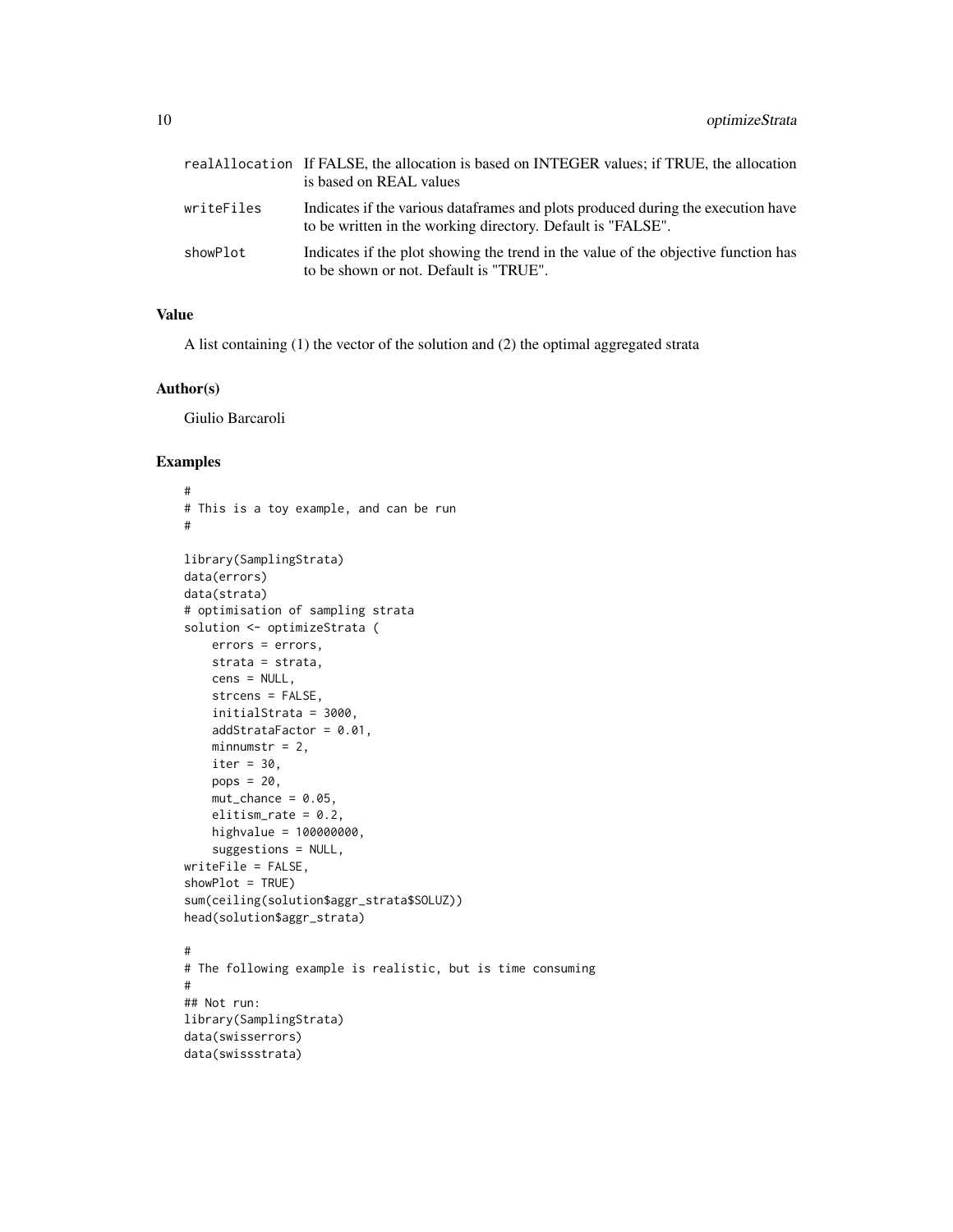#### <span id="page-10-0"></span>plotSamprate 11

```
# optimisation of sampling strata
solution <- optimizeStrata (
   errors = swisserrors,
   strata = swissstrata,
   cens = NULL,
   strcens = FALSE,
   initialStrata = 3000,
   addStrataFactor = 0.01,
   minnumstr = 2,
   iter = 60,
   pops = 20,
   mut{\_}chance = 0.05,elitism_rate = 0.2,
   highvalue = 100000000,
    suggestions = NULL,
writeFile = FALSE,
showPlot = TRUE)
sum(ceiling(solution$aggr_strata$SOLUZ))
head(solution$aggr_strata)
```
## End(Not run)

plotSamprate *Plotting sampling rates in the different strata for each domain in the solution.*

#### Description

Once the optimization step has been carried out, by applying this function it is possible to obtain the visualization of the proportion of sampling units in the different strata for each domain in the obtained solution.

#### Usage

plotSamprate(solution, dom)

#### Arguments

| solution | Solution obtained by executing optimizeStrata |
|----------|-----------------------------------------------|
| dom      | Identification of the domain                  |

#### Value

Plot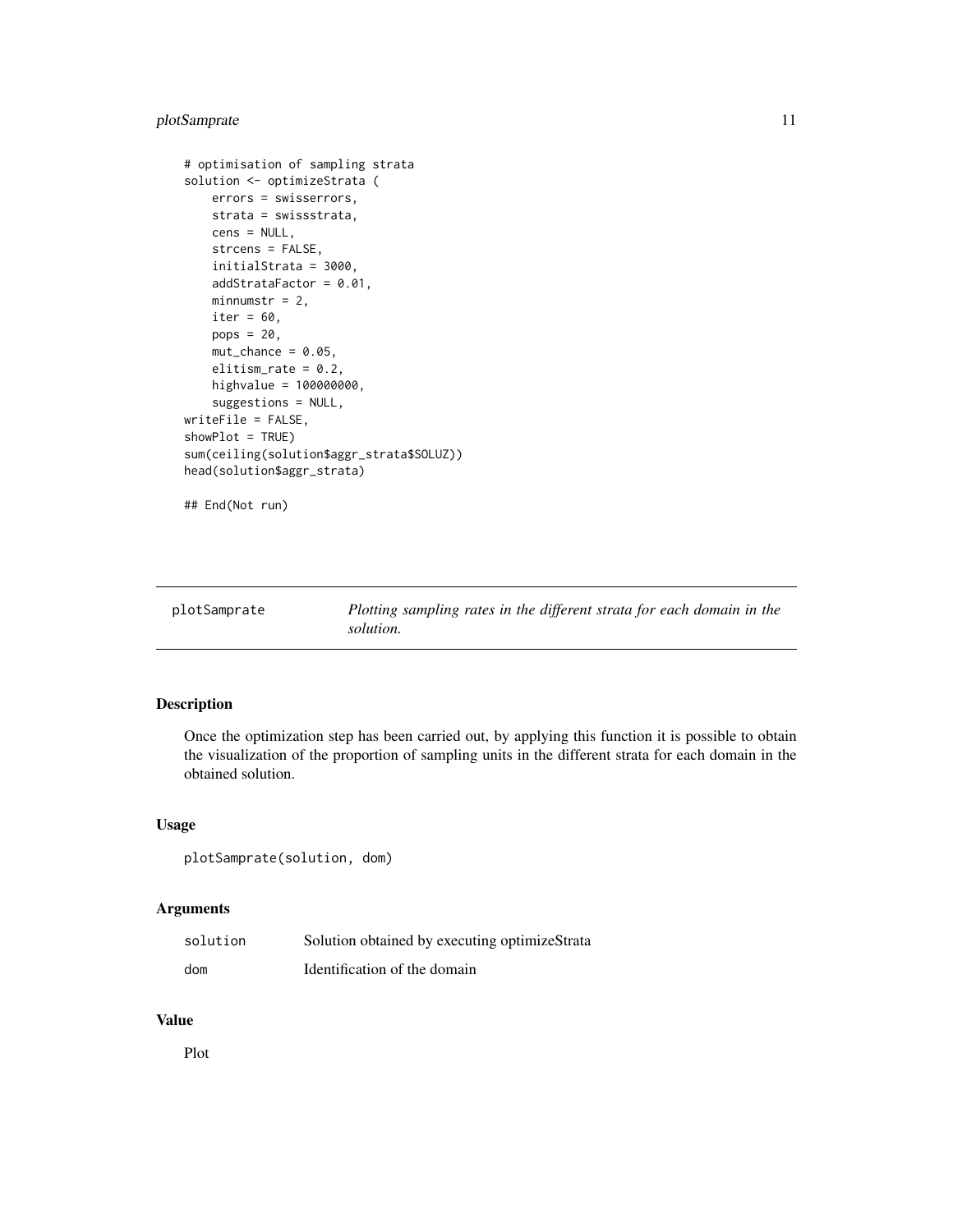#### Examples

```
## Not run:
library(SamplingStrata)
data(swisserrors)
data(swissstrata)
# optimisation of sampling strata
solution <- optimizeStrata (
    errors = swisserrors,
    strata = swissstrata,
    cens = NULL,
    strcens = FALSE,
    initialStrata = 3000,
    addStrataFactor = 0.01,
   minnumstr = 2,
    iter = 60,
    pops = 20,
    mut{\_}chance = 0.05,
    elitism_rate = 0.2,
   highvalue = 100000000,
    suggestions = NULL,
writeFiles = FALSE)
# plot of the sampling rates in strata of domain 1
plotSamprate(solution, 1)
```

```
## End(Not run)
```
selectSample *Selection of a stratified sample from the frame with srswor method*

#### Description

Once optimal stratification has been obtained (in the dataframe 'outstrata'), and a new frame has been built by assigning to the units of the old one the new stratum labels (by means of "update-Frame" function), it is possible to select a stratified sample from the frame with the srswor method. The result of the execution of "selectSample" function is a dataframe containing selected units, with the probabilities of inclusion. It is possible to output this dataframe in a .csv file. One more .csv file is produced ("sampling check"), containing coeherence checks between (a) population in frame strata (b) population in optimised strata (c) planned units to be selected in optimised strata (d) actually selected units (e) sum of weights in each stratum

#### Usage

```
selectSample(frame, outstrata, writeFiles = FALSE,verbatim=TRUE)
```
#### Arguments

frame This is the (mandatory) dataframe containing the sampling frame, as it has been modified by the execution of the "updateFrame" function. Name of stratum variable must be 'strato'.

<span id="page-11-0"></span>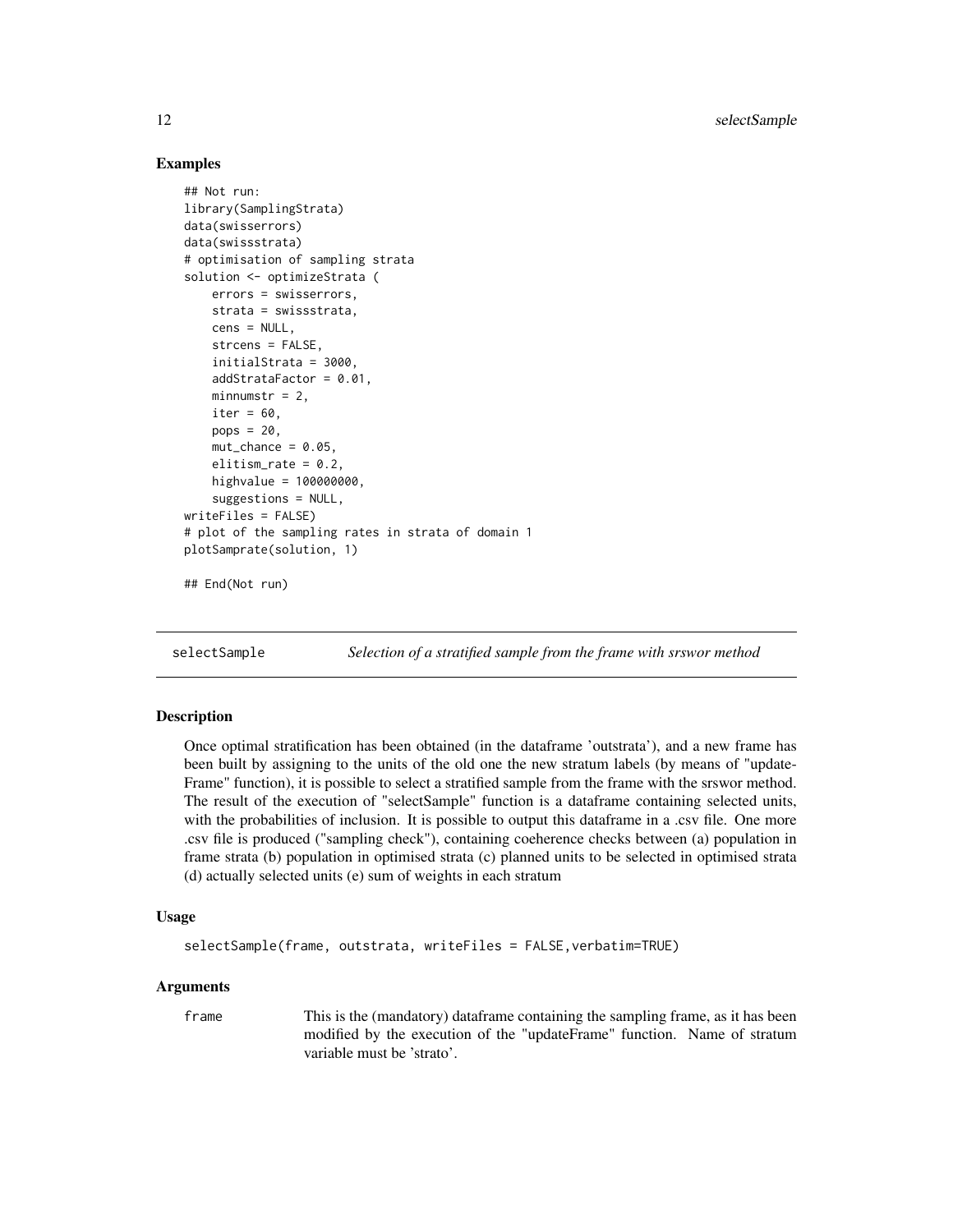#### selectSample 13

| outstrata  | This is the (mandatory) data frame containing the information related to resulting<br>stratification obtained by the execution of "optimizeStrata" function. Name of<br>stratum variable must be 'strato'. |
|------------|------------------------------------------------------------------------------------------------------------------------------------------------------------------------------------------------------------|
| writeFiles | Indicates if at the end of the processing the resulting strata will be outputted in<br>a delimited file. Default is "FALSE".                                                                               |
| verbatim   | Indicates if information on the drawn sample must be printed or not. Default is<br>"TRUE".                                                                                                                 |

#### Value

A dataframe containing the sample

#### Author(s)

Giulio Barcaroli with contribution from Diego Zardetto

#### Examples

```
#
# The following example is realistic, but is time consuming
#
## Not run:
library(SamplingStrata)
data(swisserrors)
data(swissstrata)
# optimisation of sampling strata
solution <- optimizeStrata (
   errors = swisserrors,
   strata = swissstrata,
   cens = NULL,
   strcens = FALSE,
    initialStrata = 3000,
   addStrataFactor = 0.01,
   minnumstr = 2,
   iter = 60,
   pops = 20,mut{\_}chance = 0.05,elitism_rate = 0.2,
   highvalue = 100000000,
    suggestions = NULL,
writeFiles = FALSE)
# updating sampling strata with new strata labels
newstrata <- updateStrata(swissstrata, solution)
# updating sampling frame with new strata labels
data(swissframe)
framenew <- updateFrame(frame=swissframe,newstrata=newstrata)
# selection of sample
sample <- selectSample(frame=framenew,outstrata=solution$aggr_strata)
head(sample)
```
## End(Not run)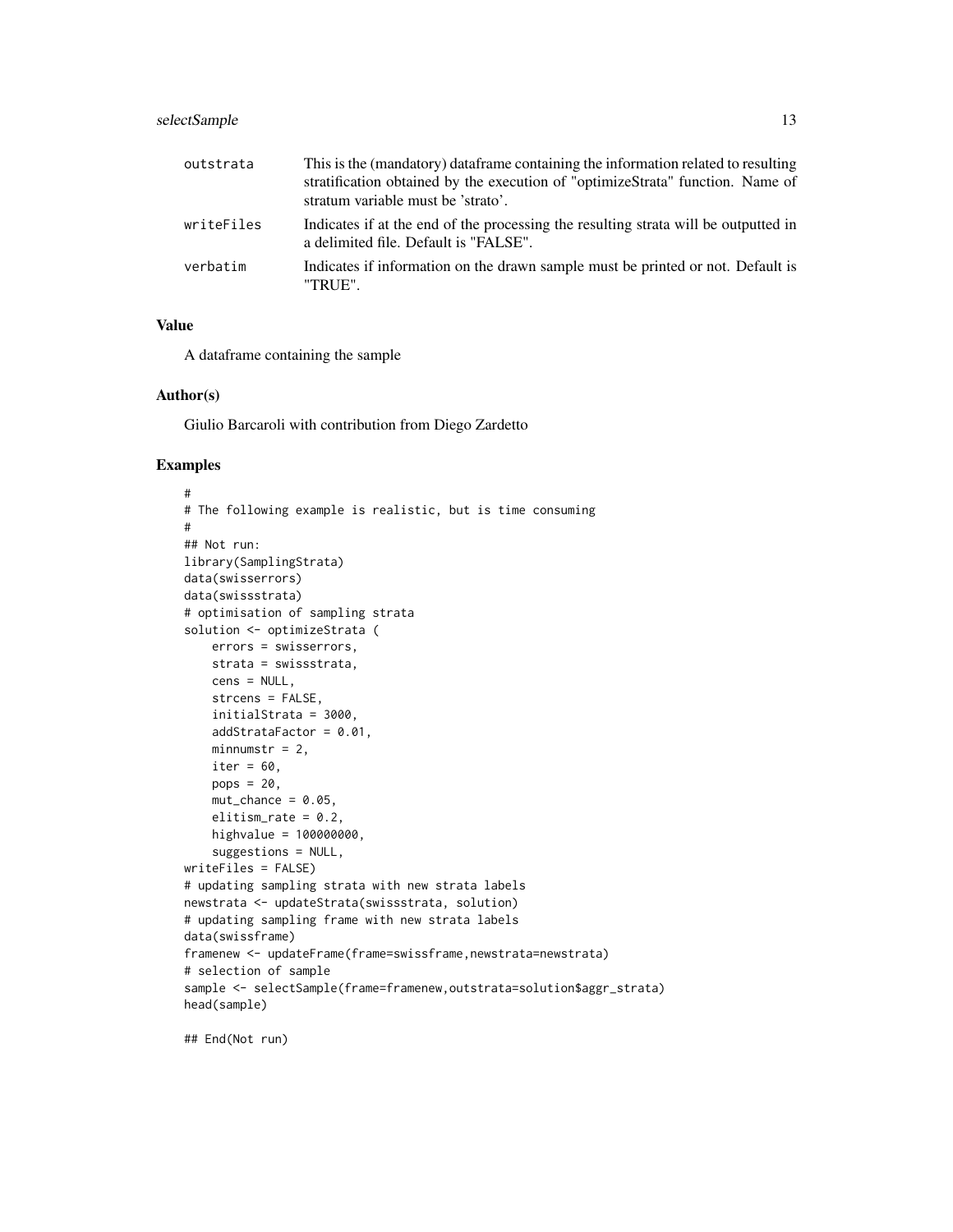<span id="page-13-0"></span>

#### Description

Dataframe containing information on strata in the frame

#### Usage

data(strata)

#### Format

The strata data frame (strata) contains a row per stratum with the following variables:

stratum Identifier of the stratum (numeric)

N Number of population units in the stratum (numeric)

X1 Value of first auxiliary variable X1 in the stratum (factor)

Xi Value of i-th auxiliary variable Xi in the stratum (factor)

Xk Value of last auxiliary variable Xk in the stratum (factor)

M1 Mean in the stratum of the first variable Y1 (numeric)

Mj Mean in the stratum of the j-th variable Yt (numeric)

Mn Mean in the stratum of the last variable Y (numeric)

S1 Standard deviation in the stratum of the first variable Y (numeric)

Sj Standard deviation in the stratum of the j-th variable Yt (numeric)

Sn Standard deviation in the stratum of the last variable Y (numeric)

cens Flag (1 indicates a take all straum, 0 a sampling stratum) (numeric) Default =  $0$ 

cost Cost per interview in each stratum. Default = 1 (numeric)

DOM1 Value of domain to which the stratum belongs (factor or numeric)

#### Details

Note: the names of the variables must be the ones indicated above

```
# data(strata)
# head(strata)
```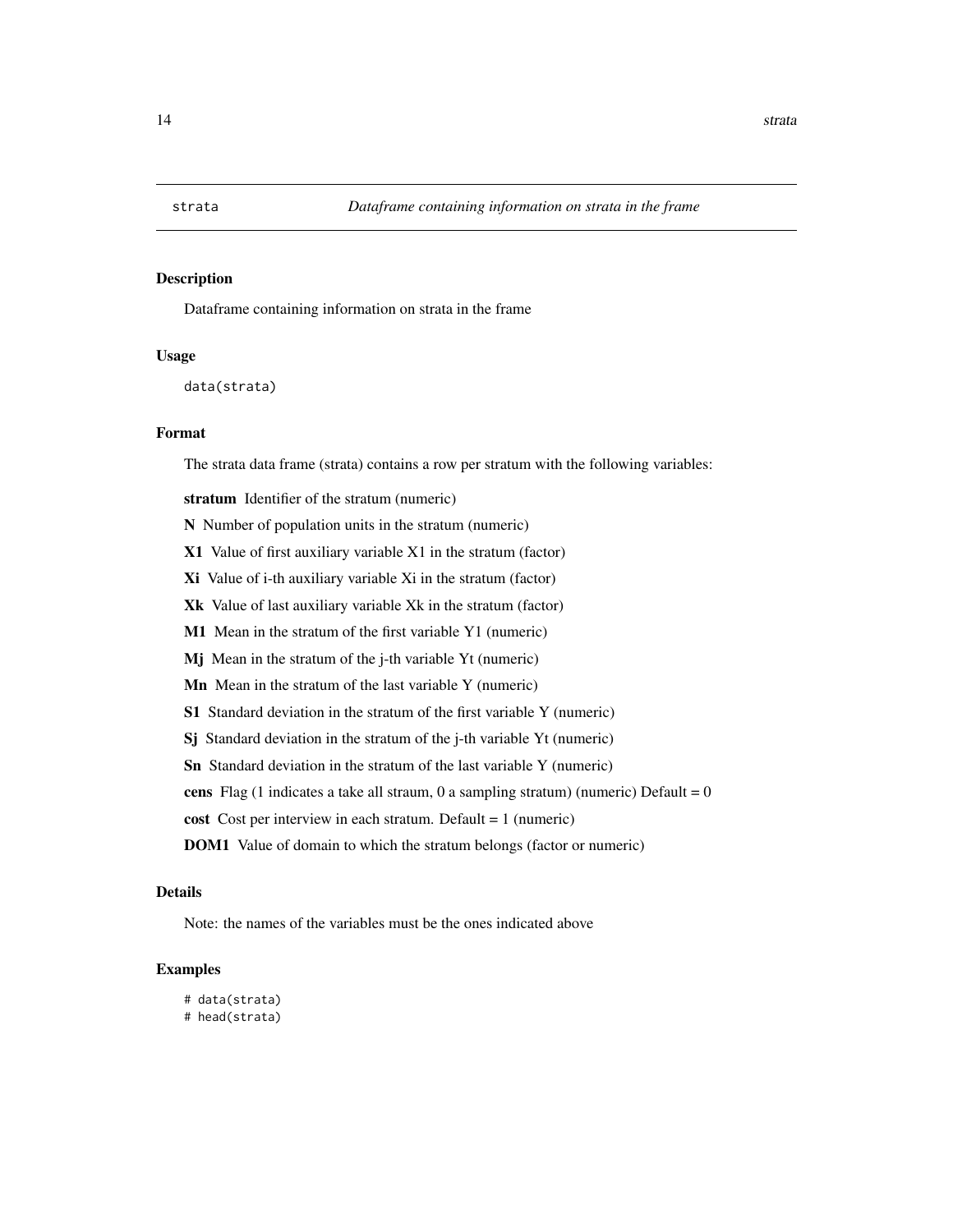<span id="page-14-0"></span>

#### Description

Dataframe containing precision levels (expressed in terms of acceptable CV's)

#### Usage

```
data(errors)
```
#### Format

The constraint data frame (swisserrors) contains a row per each domain value with the following variables:

DOM Type of domain code (factor)

- CV1 Planned coefficient of variation for first variable Y1 (number of men and women aged between 0 and 19) (numeric)
- CV2 Planned coefficient of variation for second variable Y2 (number of men and women aged between 20 and 39) (numeric)
- CV3 Planned coefficient of variation for third variable Y3 (number of men and women aged between 40 and 64) (numeric)
- CV4 Planned coefficient of variation for forth variable Y4 (number of men and women aged between 65 and over) (numeric)

domainvalue Value of the domain to which the constraints refer (numeric)

#### Examples

```
## data(swisserrors)
## swisserrors
```

| swissframe | Dataframe containing information on all units in the population of ref- |
|------------|-------------------------------------------------------------------------|
|            | erence that can be considered as the final sampling unit (this example  |
|            | <i>is related to Swiss municipalities</i> )                             |

#### Description

Dataframe containing information on all municipalities in Swiss (it is a derivation of dataframe "swissmunicipalities" in "sampling" package)

#### Usage

data(swissframe)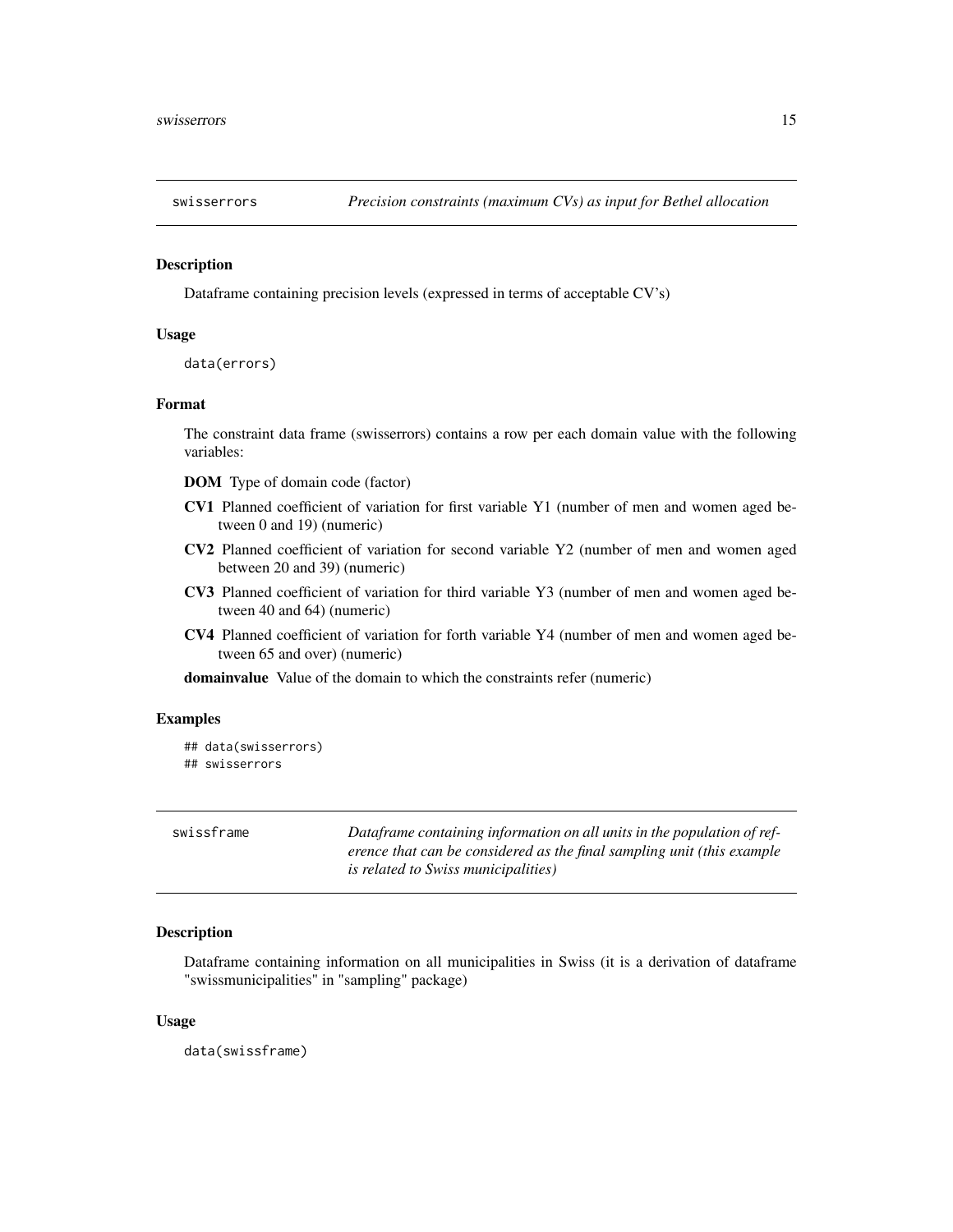#### <span id="page-15-0"></span>Format

The "swissframe" dataframe contains a row per each Swiss municipality with the following variables:

progr Progressive associated to the frame unit (numeric)

id Name of the frame unit (character)

X1 Classes of total population in the municipality (factor with 18 values)

X2 Classes of wood area in the municipality (factor with 3 values)

X3 Classes of area under cultivation in the municipality (factor with 3 values)

X4 Classes of mountain pasture area in the municipality (factor with 3 values)

X5 Classes of area with buildings in the municipality (factor with 3 values)

X6 Classes of industrial area in the municipality (factor with 3 values)

Y1 Number of men and women aged between 0 and 19 (numeric)

Y2 Number of men and women aged between 20 and 39 (numeric)

Y3 Number of men and women aged between 40 and 64 (numeric)

Y4 Number of men and women aged between 65 and over (numeric)

domainvalue Value of domain to which the municipality belongs (factor or numeric)

#### Examples

#data(swissframe) #head(strata)

swissmunicipalities *The Swiss municipalities population*

#### **Description**

This population provides information about the Swiss municipalities in 2003.

#### Usage

```
data(swissmunicipalities)
```
#### Format

A data frame with 2896 observations on the following 22 variables:

CT Swiss canton.

REG Swiss region.

COM municipality number.

Nom municipality name.

HApoly municipality area.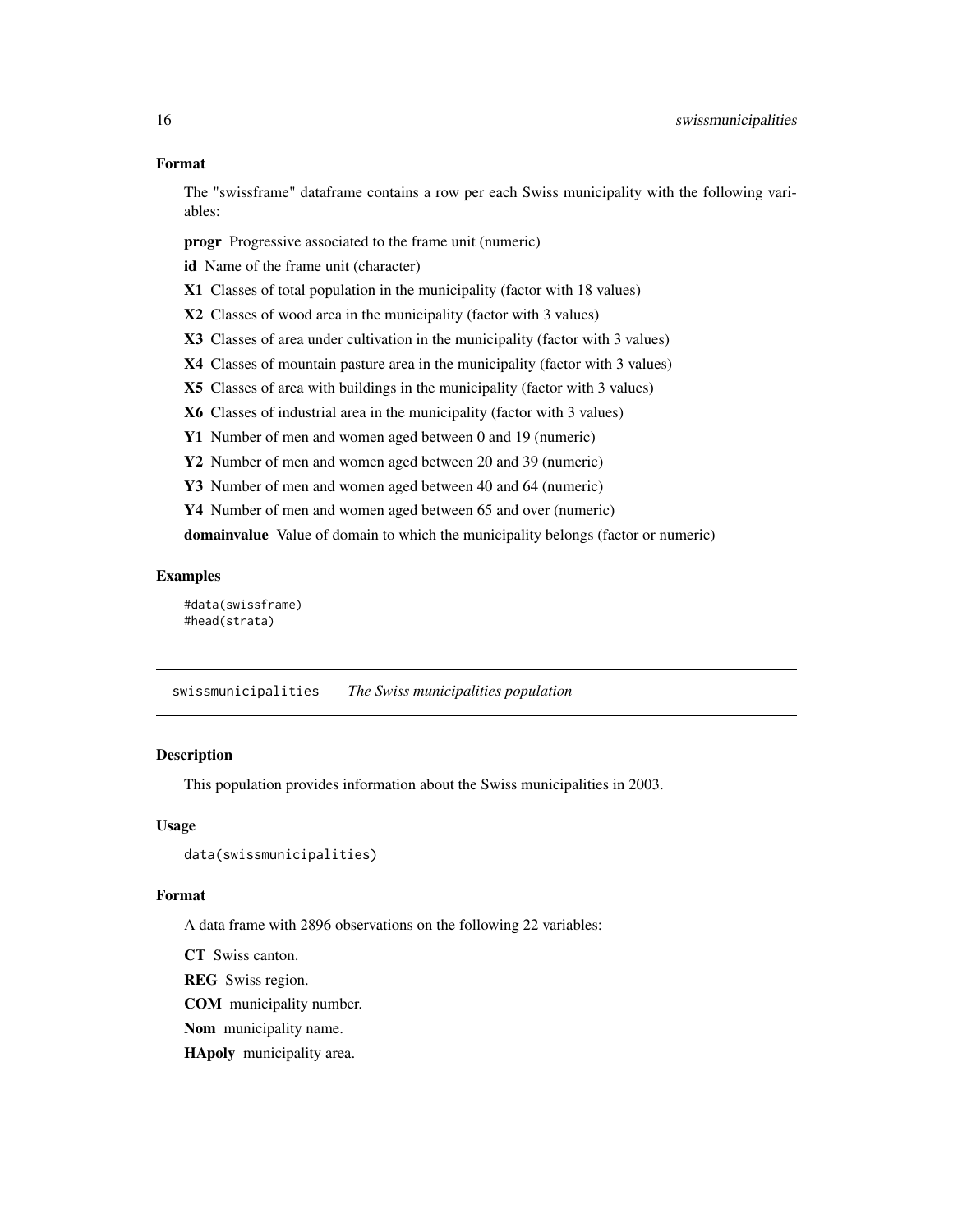#### <span id="page-16-0"></span>swissstrata and the state of the state of the state of the state of the state of the state of the state of the state of the state of the state of the state of the state of the state of the state of the state of the state o

Surfacesbois wood area.

Surfacescult area under cultivation.

Alp mountain pasture area.

Airbat area with buildings.

Airind industrial area.

P00BMTOT number of men.

P00BWTOT number of women.

Pop020 number of men and women aged between 0 and 19.

Pop2040 number of men and women aged between 20 and 39.

Pop4065 number of men and women aged between 40 and 64.

Pop65P number of men and women aged between 65 and over.

H00PTOT number of households.

H00P01 number of households with 1 person.

H00P02 number of households with 2 persons.

H00P03 number of households with 3 persons.

H00P04 number of households with 4 persons.

POPTOT total population.

#### Source

Swiss Federal Statistical Office.

#### Examples

```
# data(swissmunicipalities)
# hist(swissmunicipalities$POPTOT)
```

| swissstrata | Dataframe containing information on strata in the swiss municipali- |
|-------------|---------------------------------------------------------------------|
|             | <i>ties frame</i>                                                   |

#### Description

Dataframe containing information on strata in the swiss municipalities frame

#### Usage

data(swissframe)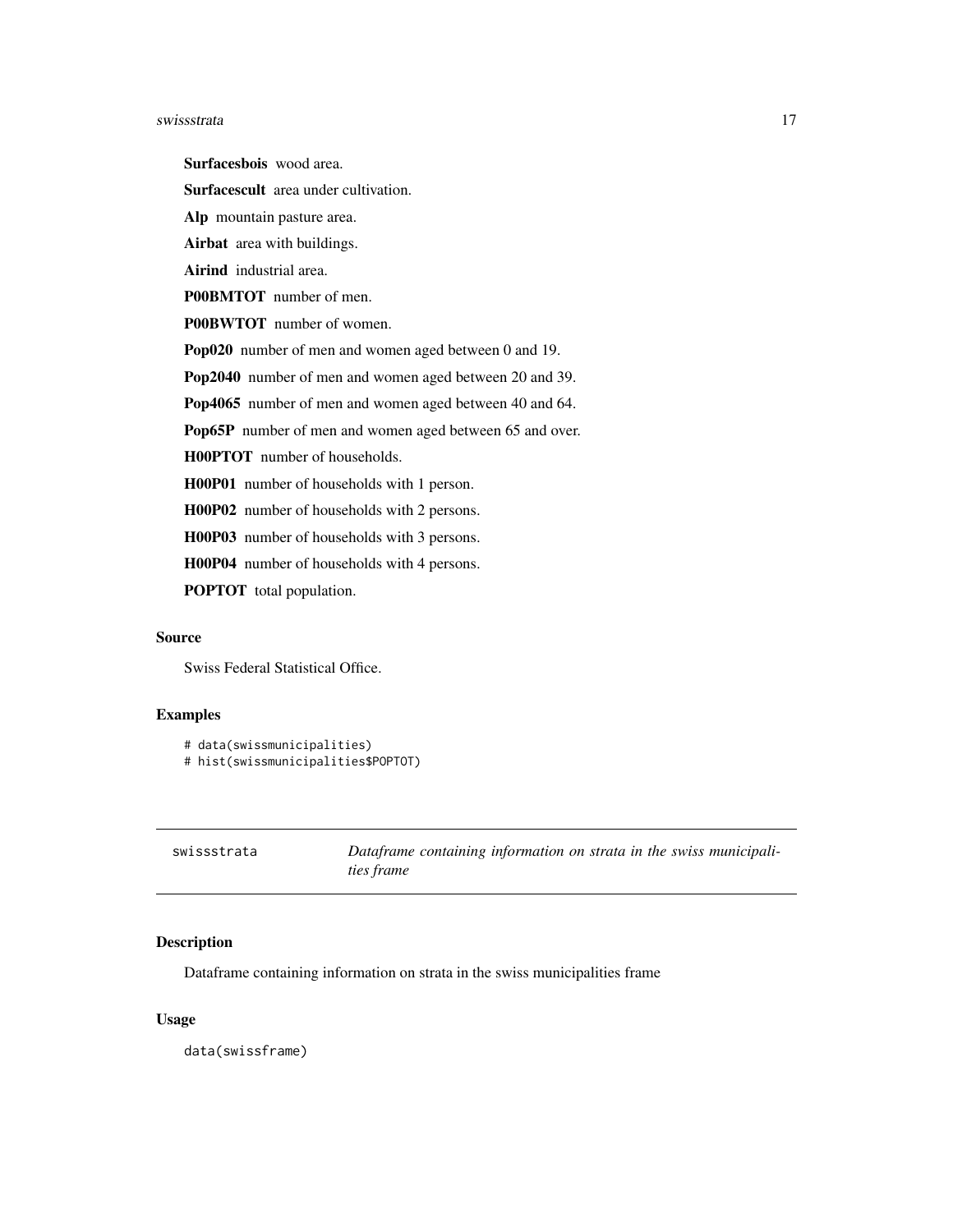#### <span id="page-17-0"></span>Format

The "swissstrata" dataframe contains a row per stratum with the following variables:

STRATO Identifier of the stratum (character)

N Number of population units in the stratum (numeric)

- X1 Classes of total population in the municipality (factor with 18 values)
- X2 Classes of wood area in the municipality (factor with 3 values)
- X3 Classes of area under cultivation in the municipality (factor with 3 values)
- X4 Classes of mountain pasture area in the municipality (factor with 3 values)
- X5 Classes of area with buildings in the municipality (factor with 3 values)
- X6 Classes of industrial area in the municipality (factor with 3 values)
- M1 Mean in the stratum of Y1 (number of men and women aged between 0 and 19)(numeric)
- M2 Mean in the stratum of Y2 (number of men and women aged between 20 and 39) (numeric)
- M3 Mean in the stratum of Y3 (number of men and women aged between 40 and 64) (numeric)
- M4 Mean in the stratum of Y4 (number of men and women aged between 64 and over) (numeric)
- S1 Standard deviation in the stratum of Y1 (number of men and women aged between 0 and 19)(numeric)
- S2 Standard deviation in the stratum of Y2 (number of men and women aged between 20 and 39) (numeric)
- S3 Standard deviation in the stratum of Y3 (number of men and women aged between 40 and 64) (numeric)
- S4 Standard deviation in the stratum of Y4 (number of men and women aged between 64 and over) (numeric)
- cens Flag (1 indicates a take all straum, 0 a sampling stratum) (numeric) Default =  $0$
- cost Cost per interview in each stratum. Default = 1 (numeric)
- **DOM1** Value of domain to which the stratum belongs Default = 1 (factor or numeric)

#### Examples

# data(swissstrata) # head(swissstrata)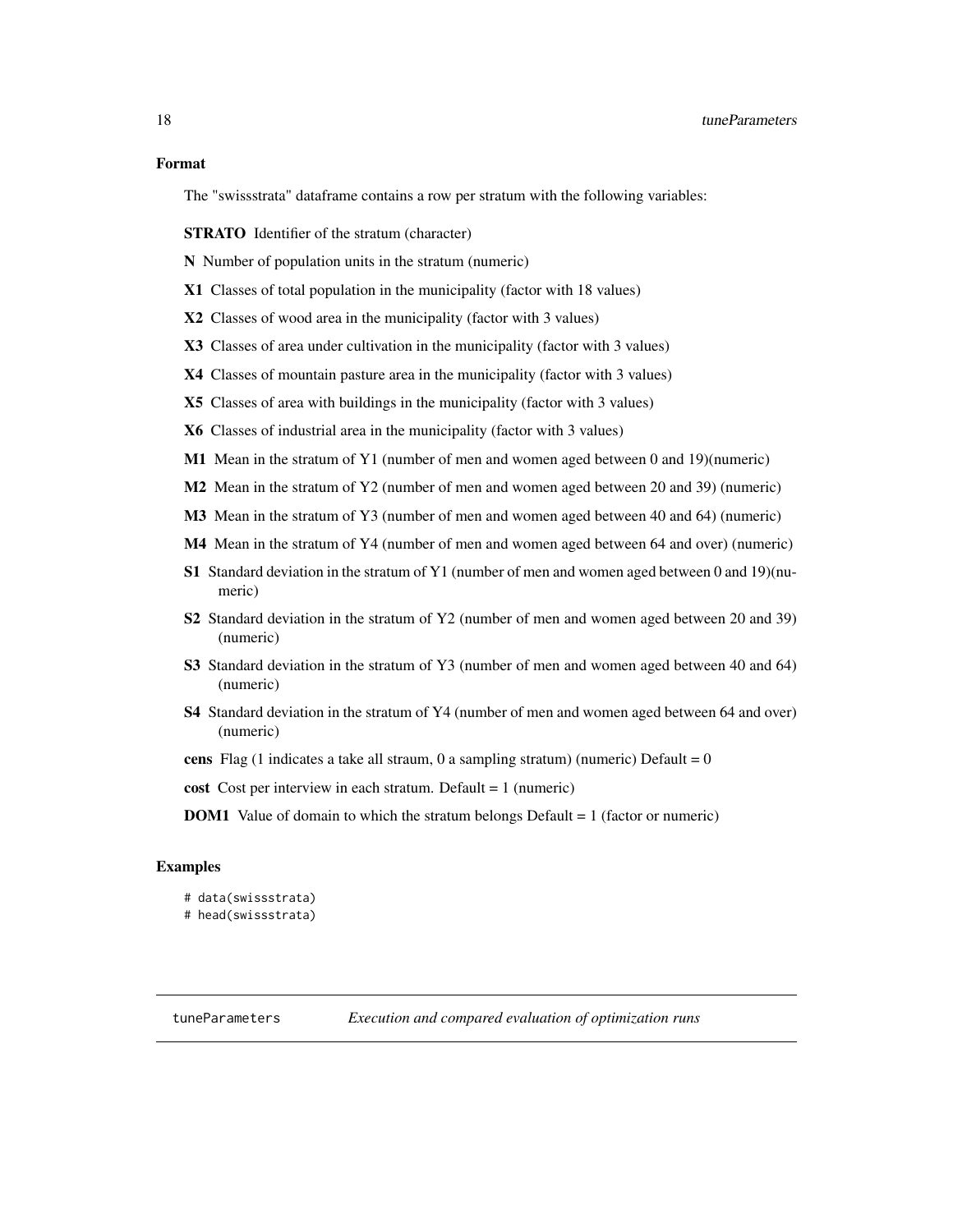#### tuneParameters 19

#### Description

This function allows to execute a number of optimization runs, varying in a controlled way the values of the parameters, in order to find their most suitable values. by comparing the resulting solutions. It can be applied only to a given domain per time. Most parameters of this function are the same than those of the function 'optimizeStrata', but they are given in a vectorial format. The length of each vector is given by the number of optimizations to be run: it is therefore possible to define different combination of values of the parameters for each execution of 'optimizeStrata'. After each optimization run, from the corrisponding optimized frame a given number of samples are drawn. For each of them, the estimates of the target variables Y's are computed ("precision"), together with the associated coefficients of variations, and the absolute differences between the values of the estimates and the true values in the population ("bias"). Information on the distribution of bias (differences) and precision (CV's) are outputted, and also boxplots for each of them are produced, in order to permit a compared evaluation of the different solutions found in the different runs. As the optimal solution is stored for each run, after the evaluation it is possible to use it directly, or as a "suggestion" for a new optimization with more iterations (in order to improve it).

#### Usage

```
tuneParameters (
noptim,
nsampl,
frame,
errors = errors,
strata = strata,
cens = NULL,
strcens = FALSE,
alldomains = FALSE,
dom = 1,
initialStrata,
addStrataFactor,
minnumstr,
iter,
pops,
mut_chance,
elitism_rate
)
```
#### Arguments

| noptim | Number of optimization runs to be performed                                                                                                                                              |
|--------|------------------------------------------------------------------------------------------------------------------------------------------------------------------------------------------|
| nsamp1 | Number of samples to be drawn from the optimized population frame after each<br>optimization                                                                                             |
| frame  | The (mandatory) dataframe containing the sampling frame                                                                                                                                  |
| errors | This is the (mandatory) dataframe containing the precision levels expressed in<br>terms of Coefficients of Variation that estimates on target variables Y's of the<br>survey must comply |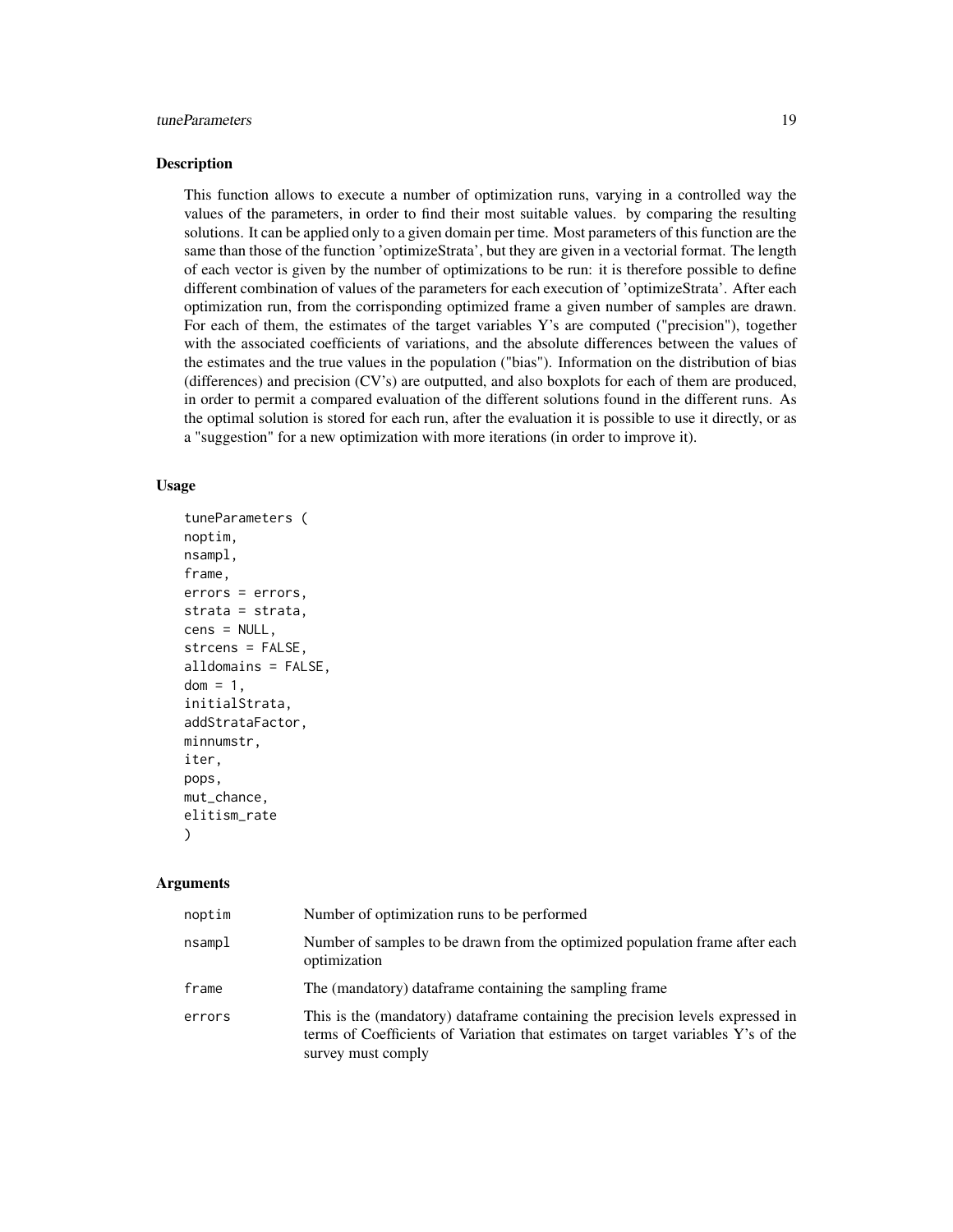| strata          | This is the (mandatory) dataframe containing the information related to "atomic"<br>strata, i.e. the strata obtained by the Cartesian product of all auxiliary variables<br>X's. Information concerns the identifiability of strata (values of X's) and vari-<br>ability of Y's (for each Y, mean and standard error in strata)                                                                                                                                                                                                                 |
|-----------------|-------------------------------------------------------------------------------------------------------------------------------------------------------------------------------------------------------------------------------------------------------------------------------------------------------------------------------------------------------------------------------------------------------------------------------------------------------------------------------------------------------------------------------------------------|
| cens            | This the (optional) dataframe containing the takeall strata, those strata whose<br>units must be selected in whatever sample. It has same structure than "strata"<br>dataframe                                                                                                                                                                                                                                                                                                                                                                  |
| strcens         | Flag (TRUE/FALSE) to indicate if takeall strata do exist or not. Default is<br><b>FALSE</b>                                                                                                                                                                                                                                                                                                                                                                                                                                                     |
| alldomains      | Flag (TRUE/FALSE) to indicate if the optimization must be carried out on all<br>domains. It must be left to its default (FALSE)                                                                                                                                                                                                                                                                                                                                                                                                                 |
| dom             | Indicates the domain on which the optimization runs must be performed. It is an<br>integer value that has to be internal to the interval $(1 \le -\ge)$ number of domains).<br>It is mandatory, if not indicated, the default $(1)$ is taken.                                                                                                                                                                                                                                                                                                   |
| initialStrata   | This is the initial limit on the number of strata for each solution. Default is 3000.<br>This parameter has to be given in a vectorial format, whose length is given by<br>the number of different optimisations $($ = value of parameter 'noptim' $)$                                                                                                                                                                                                                                                                                          |
| addStrataFactor |                                                                                                                                                                                                                                                                                                                                                                                                                                                                                                                                                 |
|                 | This parameter indicates the probability that at each mutation the number of<br>strata may increase with respect to the current value. Default is 0.01 (1 This<br>parameter has to be given in a vectorial format, whose length is given by the<br>number of different optimisations ( = value of parameter 'noptim')                                                                                                                                                                                                                           |
| minnumstr       | Indicates the minimum number of units that must be allocated in each stratum.<br>Default is 2. This parameter has to be given in a vectorial format, whose length is<br>given by the number of different optimisations $($ = value of parameter 'noptim' $)$                                                                                                                                                                                                                                                                                    |
| iter            | Indicated the maximum number of iterations $(=$ generations) of the genetic algo-<br>rithm. Default is 20. This parameter has to be given in a vectorial format, whose<br>length is given by the number of different optimisations $($ = value of parameter<br>'noptim')                                                                                                                                                                                                                                                                        |
| pops            | The dimension of each generations in terms of individuals. Default is 50. This<br>parameter has to be given in a vectorial format, whose length is given by the<br>number of different optimisations ( = value of parameter 'noptim')                                                                                                                                                                                                                                                                                                           |
| mut_chance      | Mutation chance: for each new individual, the probability to change each single<br>chromosome, i.e. one bit of the solution vector. High values of this parameter<br>allow a deeper exploration of the solution space, but a slower convergence, while<br>low values permit a faster convergence, but the final solution can be distant from<br>the optimal one. Default is 0.05. This parameter has to be given in a vectorial<br>format, whose length is given by the number of different optimisations $($ = value<br>of parameter 'noptim') |
| elitism_rate    | This parameter indicates the rate of better solutions that must be preserved from<br>one generation to another. Default is 0.2 (20 This parameter has to be given in a<br>vectorial format, whose length is given by the number of different optimisations<br>( = value of parameter 'noptim')                                                                                                                                                                                                                                                  |

### Author(s)

Giulio Barcaroli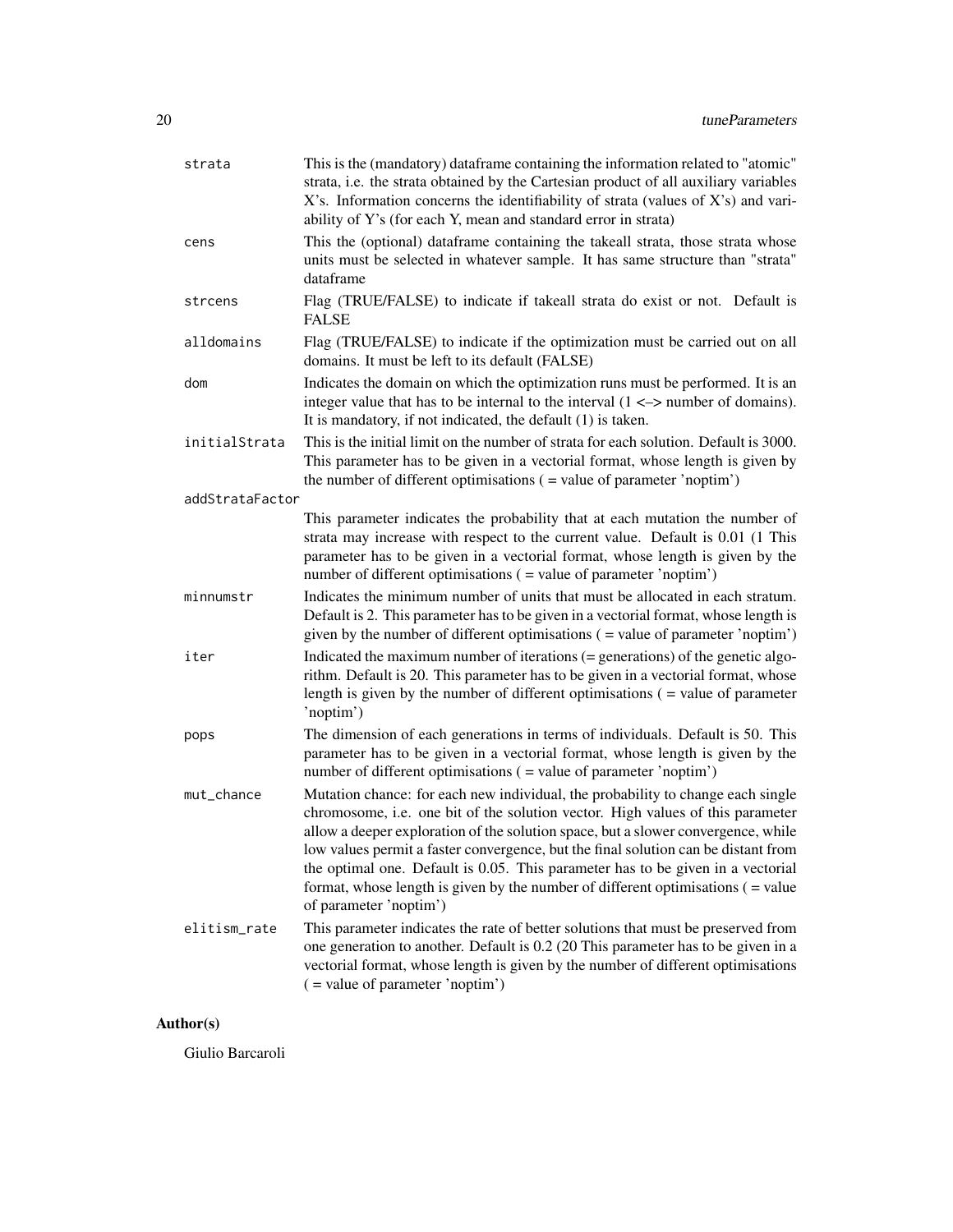#### <span id="page-20-0"></span>updateFrame 21

#### Examples

```
#
## Not run:
#------------------------------------------------------------
# data setting
library(SamplingStrata)
data(swissstrata)
data(swisserrors)
data(swissframe)
# As this function can be applied only to a given domain per time,
# we select the first domain
frame <- swissframe[swissframe$domainvalue == 1,]
strata <- swissstrata[swissstrata$DOM1 == 1,]
errors <- swisserrors[swisserrors$domainvalue == 1,]
#------------------------------------------------------------
# parameters setting
noptim <- 8 # Number of runs
nsampl <- 100 # Number of samples to be drawn after each optimization
initialStrata <- ceiling(c(1:noptim)*0.1*(nrow(strata))) # Number of initial strata
addStrataFactor <- rep(0.01,noptim) # Rate for increasing initial strata
minnumstr <- rep(2,noptim) # Minimum number of units per stratum
iter <- rep(200,noptim) # Number of iterations for each optimization
pops <- rep(20,noptim) # Number of solutions for each iteration
mut_chance <- rep(0.004,noptim) # Mutation chance
elitism_rate <- rep(0.2,noptim) # Elitism rate
#------------------------------------------------------------
tuneParameters (
 noptim,
 nsampl,
  frame,
  errors = errors,
  strata = strata,
  cens = NULL,
  strcens = FALSE,
  alldomains = FALSE,
  dom = 1,
  initialStrata,
  addStrataFactor,
  minnumstr,
  iter,
  pops,
  mut_chance,
  elitism_rate
  \lambda## End(Not run)
```
updateFrame *Updates the initial frame on the basis of the optimized stratification*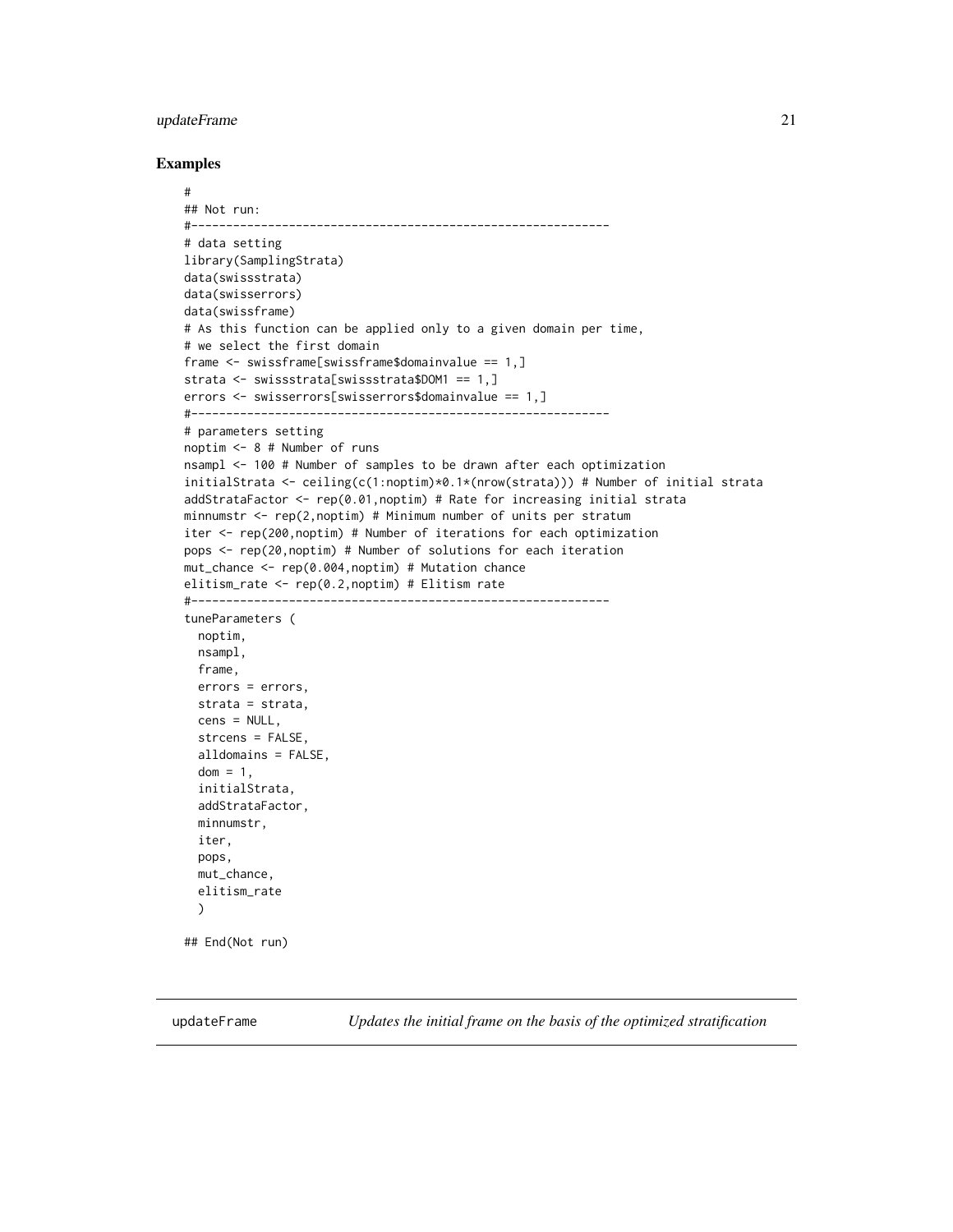#### Description

Once optimal stratification has been obtained, and new labels have been attributed to initial atomic strata ("newstrata"), it is important to report the new classification of units in the sampling frame by attributing new strata labels to each unit. By executing this function, a new frame will be obtained with the same structure of the old, but with the addition of a new stratum label. The initial frame must contain a variable named 'domainvalue' that indicates the same values of the domain that has been used with the 'optimizeStrata' function. If no domains have been defined, this variable will contains all 1's, but it must exist

#### Usage

updateFrame(frame, newstrata, writeFiles = FALSE)

#### Arguments

| frame      | This is the (mandatory) dataframe containing the sampling frame.                                                                                                                                                                   |
|------------|------------------------------------------------------------------------------------------------------------------------------------------------------------------------------------------------------------------------------------|
| newstrata  | This is the (mandatory) dataframe containing the information related to the op-<br>timisation applied to initial stratification (new labels applied to atomic strata). It<br>is produced by executing the "updateStrata" function. |
| writeFiles | Flag to write or not the new sampling frame into the working directory. Default<br>is "FALSE"                                                                                                                                      |

#### Value

A dataframe containing the frame

#### Author(s)

Giulio Barcaroli

```
#
# The following example is realistic, but is time consuming
#
## Not run:
library(SamplingStrata)
data(swisserrors)
data(swissstrata)
# optimisation of sampling strata
solution <- optimizeStrata (
   errors = swisserrors,
   strata = swissstrata,
   cens = NULL,
    strcens = FALSE,
    initialStrata = 3000,
    addStrataFactor = 0.01,
    minnumstr = 2,
    iter = 60,
    pops = 20,
```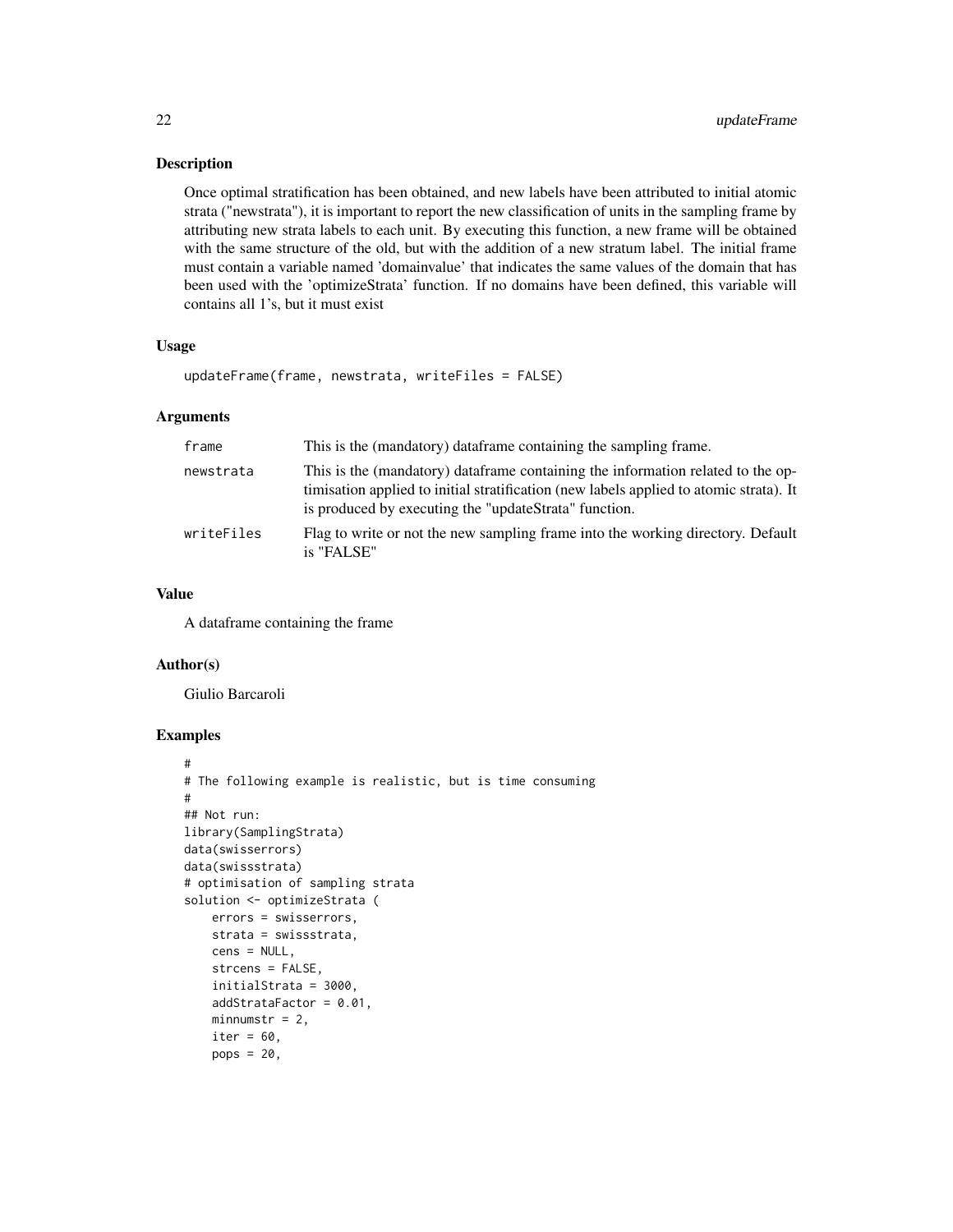#### <span id="page-22-0"></span>updateStrata 23

```
mut{\_}chance = 0.05,elitism_rate = 0.2,
   highvalue = 100000000,
    suggestions = NULL,
writeFiles = FALSE)
# updating sampling strata with new strata labels
newstrata <- updateStrata(swissstrata, solution, writeFiles = TRUE)
# updating sampling frame with new strata labels
data(swissframe)
framenew <- updateFrame(frame=swissframe, newstrata=newstrata, writeFiles = TRUE)
## End(Not run)
```
updateStrata *Assigns new labels to atomic strata on the basis of the optimized aggregated strata*

#### Description

Once optimal stratification has been obtained ('outstrata'), then we need to attribute new strata labels to each atomic stratum. By executing this function, a new dataframe "newstrata" will be obtained with the same structure of the old, ("strata") but with the addition of a new stratum label. By indicating "YES" to "writeFile" parameter, the dataframe "newstrata" will be written to a delimited file ("newstrata.txt"). Also a second delimited file ("strata\_aggregation.txt") will be outputted, containing the indication of the relations bewteen atomic and aggregated strata.

#### Usage

updateStrata(strata, solution, writeFiles = FALSE)

#### Arguments

| strata     | This is the (mandatory) dataframe containing the information related to the<br>atomic strata to which the optimisation has been applied to.                             |
|------------|-------------------------------------------------------------------------------------------------------------------------------------------------------------------------|
| solution   | List obtained by the execution of the "optimizeStrata" function. The first ele-<br>ment of the list is the vector of the indices corresponding to the optimal solution. |
| writeFiles | Indicates if at the end of the processing the resulting strata will be outputted in<br>a delimited file. Default is "FALSE".                                            |

#### Value

A dataframe containing the strata

#### Author(s)

Giulio Barcaroli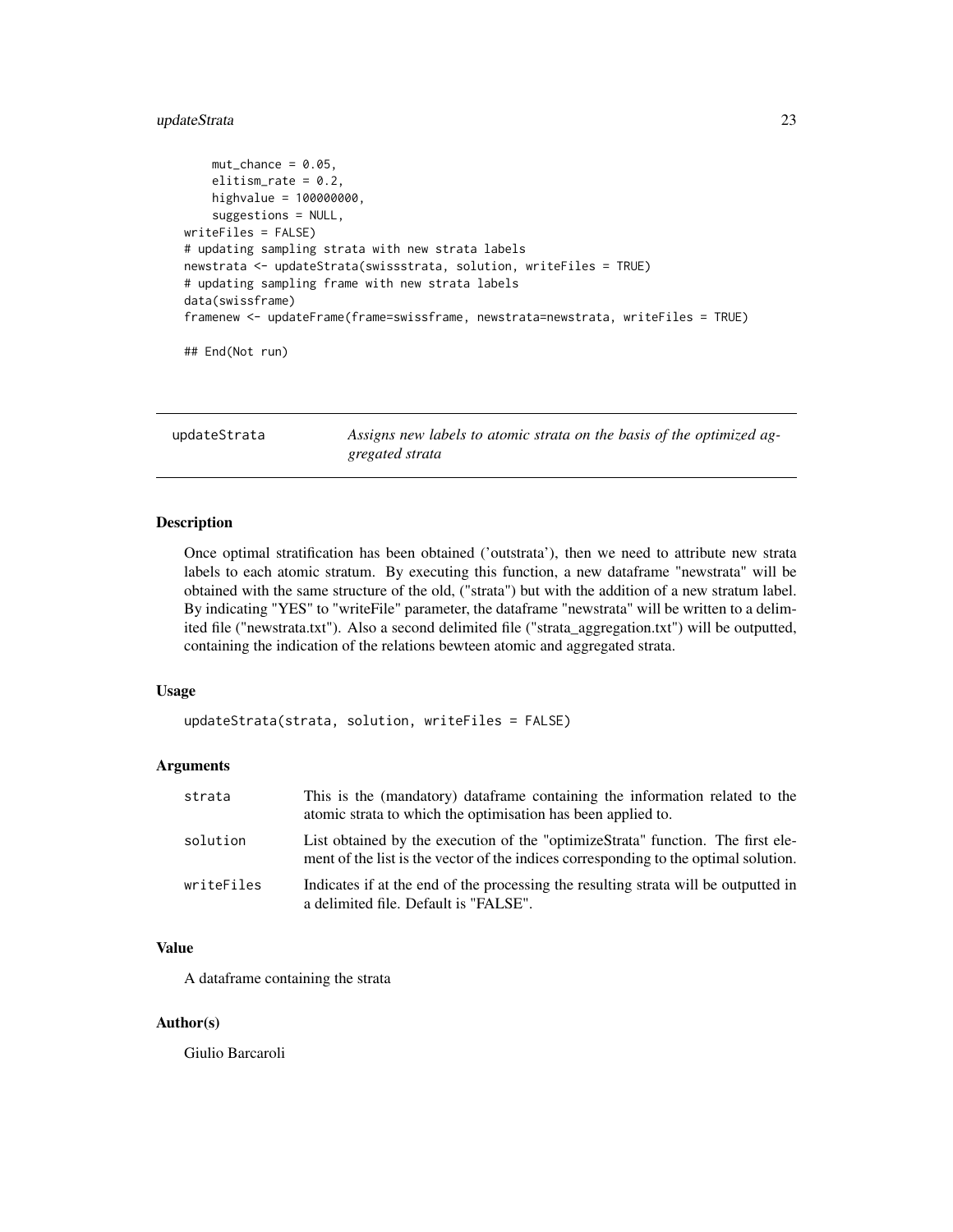```
#
# This is a toy example, and can be run
#
library(SamplingStrata)
data(errors)
data(strata)
# optimisation of sampling strata
solution <- optimizeStrata (
   errors = errors,
   strata = strata,
   cens = NULL,
   strcens = FALSE,
   initialStrata = 3000,
   addStrataFactor = 0.01,
   minnumstr = 2,
   iter = 30,
   pops = 20,
   mut{\_}chance = 0.05,elitism_rate = 0.2,
   highvalue = 100000000,
    suggestions = NULL,
writeFiles = FALSE)
# updating sampling strata with new strata labels
newstrata <- updateStrata(strata, solution)
#
# The following example is realistic, but is time consuming
#
## Not run:
library(SamplingStrata)
data(swisserrors)
data(swissstrata)
# optimisation of sampling strata
solution <- optimizeStrata (
   errors = swisserrors,
   strata = swissstrata,
   cens = NULL,
   strcens = FALSE,
   initialStrata = 3000,
   addStrataFactor = 0.01,
   minnumstr = 2,
   iter = 60,
   pops = 20,
   mut{\_}chance = 0.05,elitism_rate = 0.2,
   highvalue = 100000000,
    suggestions = NULL,
writeFiles = FALSE)
# updating sampling strata with new strata labels
newstrata <- updateStrata(swissstrata, solution)
```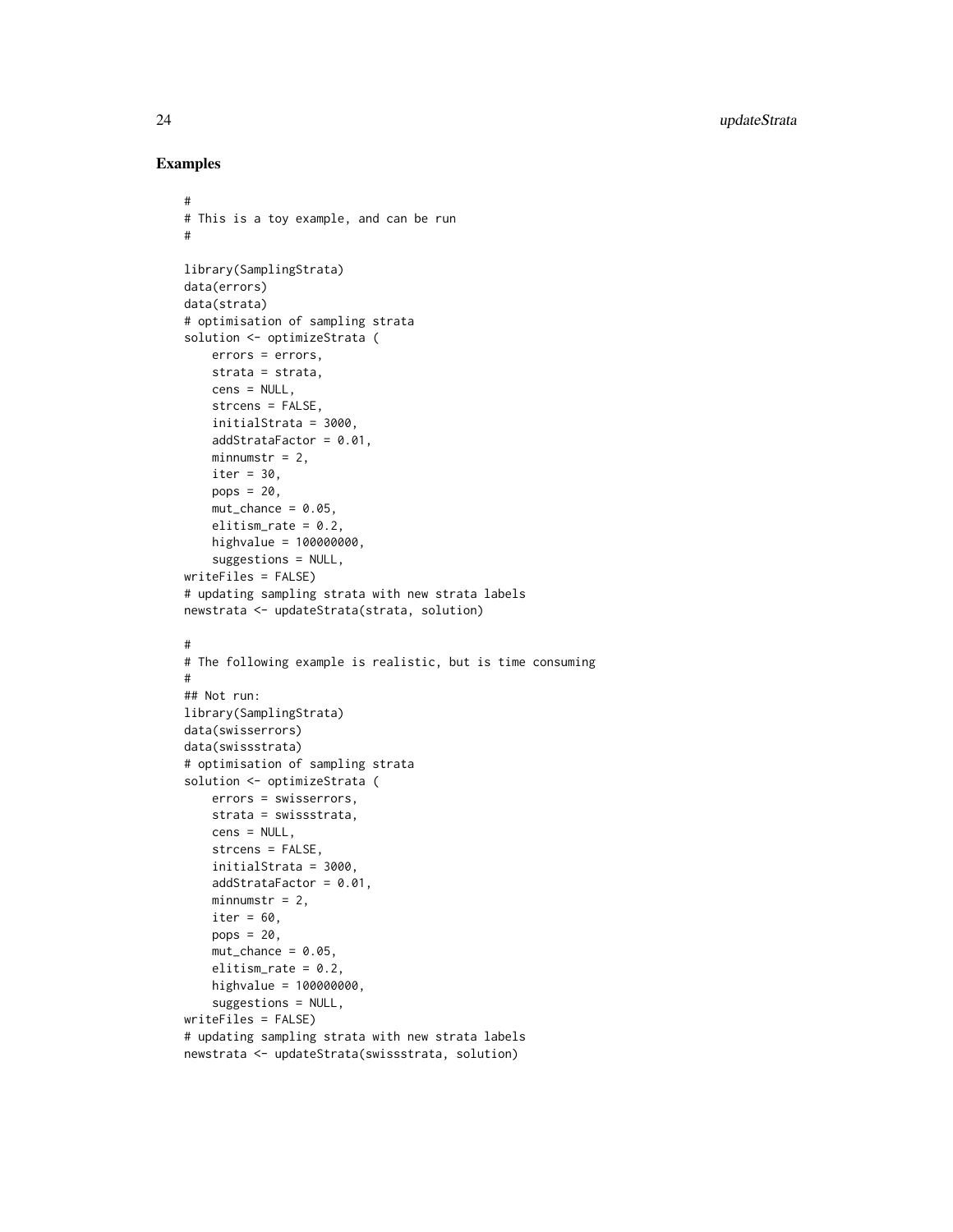<span id="page-24-0"></span>## End(Not run)

var.bin *Allows to transform a continuous variable into a categorical ordinal one by applying a modified version of the k-means clustering function in the 'stats' package.*

#### Description

The optimization of a frame stratification is applicable only in presence of all categorical auxiliary variables in the frame. If one or more continuous auxiliary variables are in the frame, it is necessary to pre-process in order to convert them into categorical (ordinal) variables. The applied method is the "k-means" clustering method contained in the in "stats" package. This function ensures that the final result is in an ordered categorical variable.

#### Usage

var.bin(x, bins=3, iter.max=100)

#### Arguments

| $\mathsf{x}$ | Continuous variable to be transformed into a categorical one |
|--------------|--------------------------------------------------------------|
| bins         | Number of values of the resulting categorical variable       |
| iter.max     | Maximum number of iterations of the clustering algorithm     |

#### Value

Binned variable

```
library(SamplingStrata)
data(swissmunicipalities)
data(swissframe)
swissframe$X1 <- var.bin(swissmunicipalities$POPTOT,bins = 18)
table(swissframe$X1)
tapply(swissmunicipalities$POPTOT,swissframe$X1,mean)
```